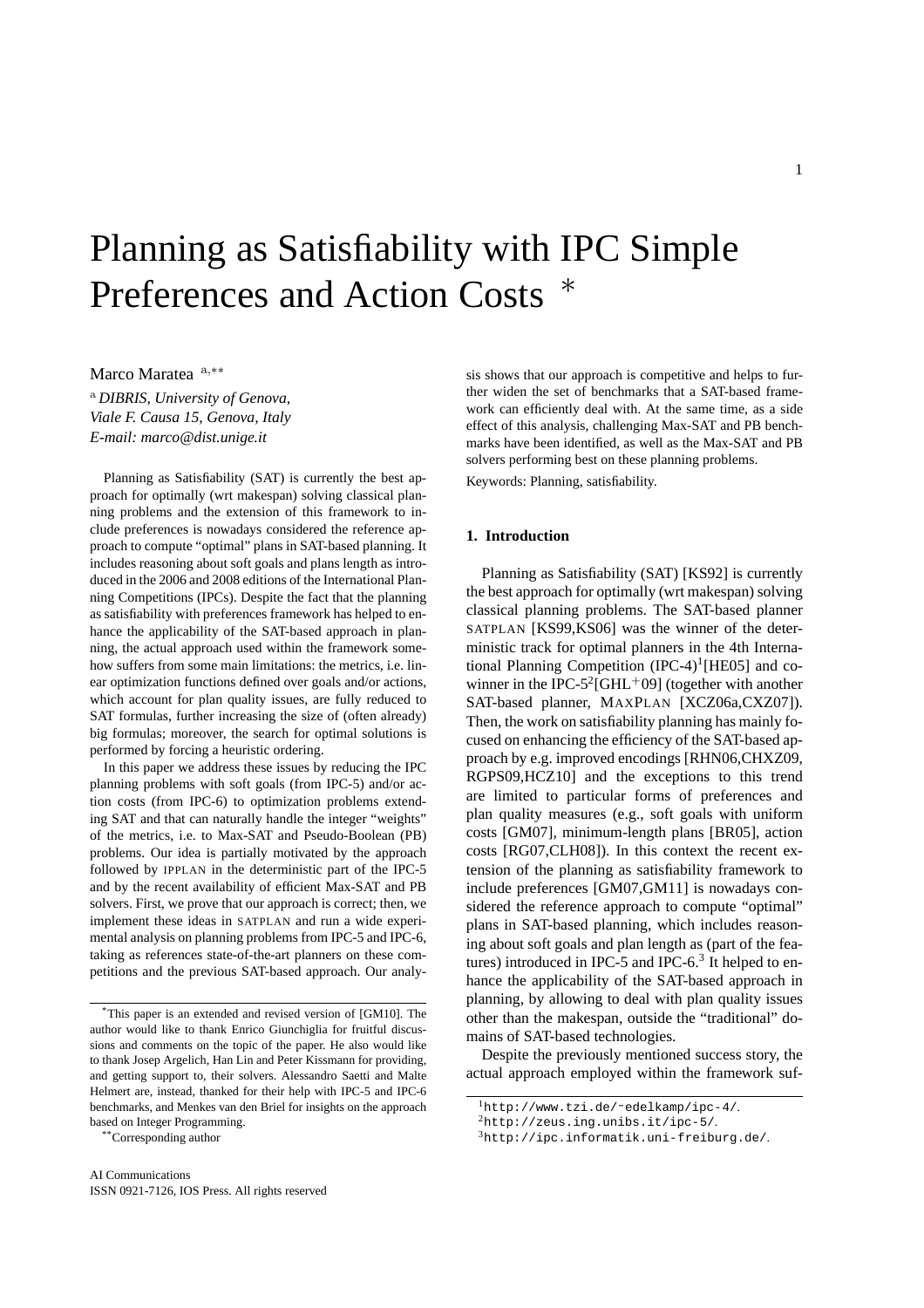fers from the following limitations, somehow diminishing its value and applicability:  $(i)$  the metric of the problem, i.e. an objective function (limited to be linear in IPC-5 and IPC-6 benchmarks) defined over the goal and/or action variables of the problem for taking into account plan quality, is fully reduced to a SAT formula, and  $(ii)$  the solving method is based on imposing an ordering on the heuristic of the underlying SAT solver, to be followed while branching, which can cause some problems [JJN05].

In this paper we address these issues by reducing planning problems at fixed makespan to optimization problems providing a more natural and concise representation, e.g. by natively handling integer coefficients of the metrics<sup>4</sup>, i.e. to Max-SAT<sup>5</sup> and Pseudo-Boolean (PB) problems. Our idea is partially motivated by the approach employed by IPPLAN [vdBK05,vdBKV06b] in the deterministic part of the IPC-5 (further improved and shown effective in [vdBVK08], but only in the optimal planning case). This approach reduces STRIPS problems to 0-1 Integer Programming (IP) problems and then calls CPLEX [ILO02]. It is also motivated by the recent availability of efficient Max-SAT and PB systems, owing to Evaluations and Competitions<sup>6</sup> held during the last few years. In particular, we consider all domains in the "SimplePreferences" track of the IPC-5 to have preferences defined on action preconditions and/or goals, and the STRIPS domains with "simple" action costs in the "net benefit" optimization track of the IPC-6, i.e. with a single global cost, which is increased by a positive integer when actions with costs are executed. Given that our idea is to rely on classical SAT-based encodings of STRIPS problems to generate optimization problems, non-STRIPS<sup>7</sup> IPC-5 and IPC-6 problems are compiled into STRIPS [FN71] problems with a compilation technique similar to that one used in [BKD06] (based on a technique for dealing with conditional effects presented in [GK97]), and techniques used in the FF pre-processor [HN01]. Planning benchmarks are then reduced to (a series of) Weighted Partial Max-SAT and PB problems: the first one is from the categories of the recent Max-SAT Evaluations, while for PB the resulting reduction falls into the "OPT-SMALL-INT" category of the PB evaluations, which restricts PB problems to having  $(i)$  no constraint with a sum of coefficients greater than  $2^{20}$ (20 bits), and  $(ii)$  linear objective functions. With  $(ii)$ PB problems correspond to 0-1 IP problems. A modeling of IPC-5 planning problems with preferences, expressed through the PDDL3 [GHL<sup>+</sup>09] (and [McD00] for its original version) language, in 0-1 Integer Programming has been presented in [vdBKV06a]. However no implementation and experimental analysis are provided,<sup>8</sup> as well as no formal results.

First, we prove that our approach is correct and returns plans with optimal plan metrics, at fixed makespan, i.e. such that there is no plan with a "better" metric at this makespan. Then, we implement our ideas in SATPLAN and run a wide experimental analysis on planning problems from IPC-5 and IPC-6, taking as references the state-of-the-art planners SG-PLAN [HWHC06,HWHC07] and GAMER [EK09], i.e. the winners of the "SimplePreferences" track of the IPC-5 and of all optimizations tracks of the IPC-6, and the previous SAT-based proposal SAT-PLAN(P) [GM11]. Differently from our proposal and [GM11], SGPLAN and GAMER can find sequential plans with unbounded horizon, but they were the clear winners of the competition tracks of interest, and thus are used as references. Our analysis shows that our approach is competitive and helps to widen the set of benchmarks that can be dealt with efficiently using SAT-based technology, at the same time relying on a more natural representation of the planning problem at hand. We also evaluate the anytime performance of our planner, by not stopping at the optimal makespan but letting the planner run for all the allotted time limit: the quality of the plans returned significant increases, approaching the results of state-of-the-art planners SG-PLAN and GAMER.

As a side effect of our analysis, we identify the solvers performing best on these planning problems, as well as challenging Max-SAT and PB benchmarks.

The paper is structured as follows. First, we present some basic preliminaries about planning (as satisfiability), Max-SAT and PB problems in Section 2. In Section 3 we show how we model the problems of interest as PB/Max-SAT problems. We go on showing the

<sup>4</sup> In IPC-5 and IPC-6 benchmarks not all weights applied to goals violation and/or action costs are integers. Nonetheless, without loss of generality, we can consider all weights to be integers.

<sup>5</sup>A Max-SAT formulation has been already used in the context of optimal STRIPS planning [XCZ06b], but with a different usage, i.e. to minimize "directly" the number of time stamps (i.e., the makespan) instead of using the basic incremental scheme as in the original SATPLAN algorithm.

<sup>6</sup>See http://maxsat.ia.udl.cat/ and http://www. cril.univ-artois.fr/PB11/ for the last editions.

<sup>7</sup>Some constructs, e.g., the ADL construct ":preferences" in IPC-5 and ":actions-costs" requirements in IPC-6, are used.

<sup>8</sup>This fact has been confirmed by personal communications with Menkes van den Briel.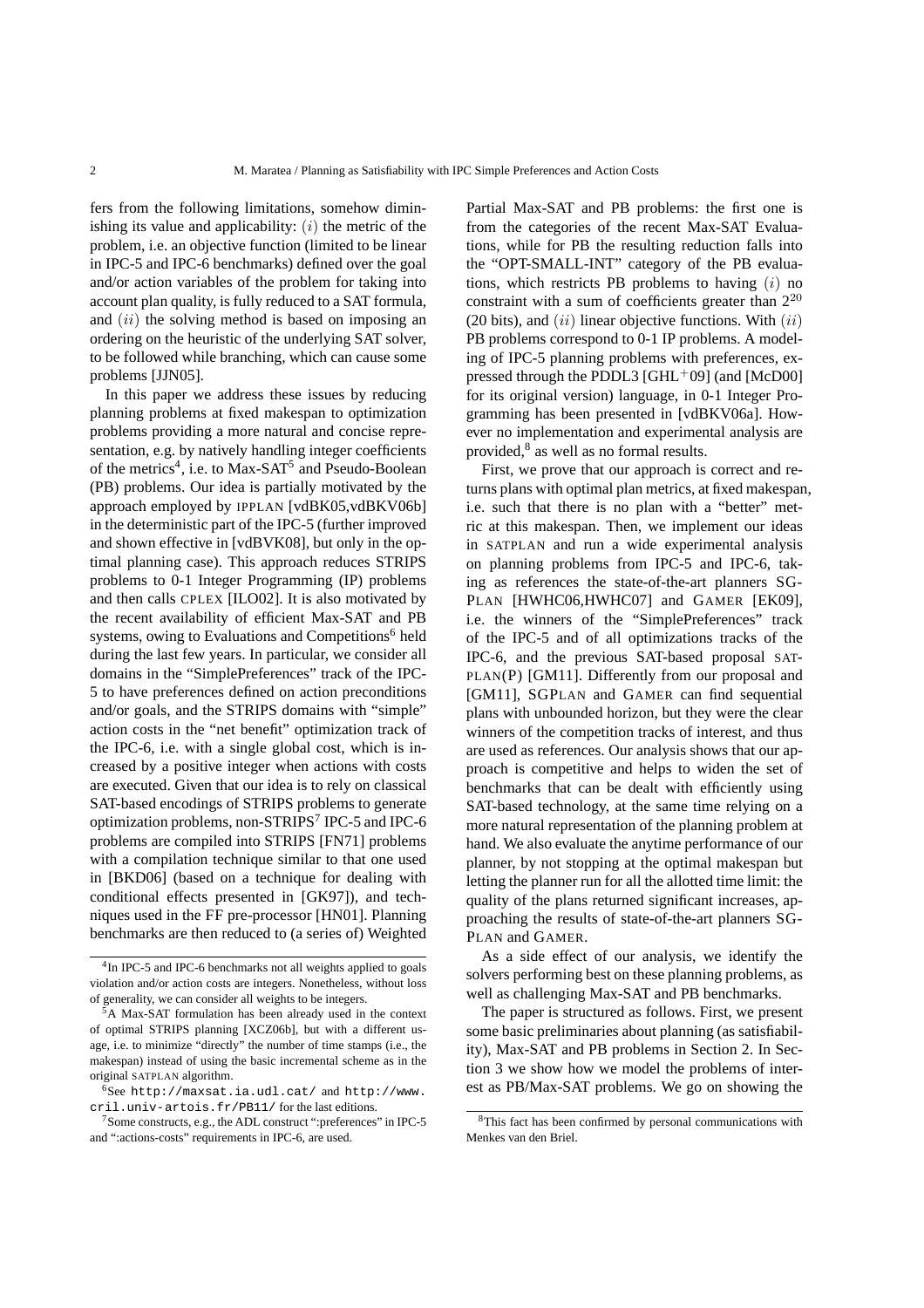new solving algorithms in Section 4, along with some formal results, whose implementation and experimental evaluation is presented in Section 5. The last part of the paper discusses related work in Section 6 and draws some conclusions in Section 7.

## **2. Preliminaries**

A *fluent* is a propositional variable that encodes information about the state of the world. Let  $\mathcal F$  be the set of all fluents, i.e. the fluent signature. A *state* is an interpretation of the fluent signature. An *action* is a propositional variable that corresponds to an operator that can change the state of the world. Let  $A$  be the set of all actions, i.e., the action signature. A *complex action*  $\alpha$  is an interpretation of the action signature and models the concurrent execution of the actions satisfied by  $\alpha$ , i.e. it is a set of actions that can be executed in parallel.

## A *planning problem* is a triple  $\langle I, tr, G \rangle$  where

- $-I$  is a Boolean formula over  $\mathcal F$  (more precisely, a conjunctions of fluents thus having exactly one satisfying assignment) and represents the *initial state*;
- **–** tr is a Boolean formula over F ∪ A ∪ F′ where  $\mathcal{F}' = \{f' : f \in \mathcal{F}\}\$ is a copy of the fluent signature and represents the *transition relation* of the automaton describing how (complex) actions affect states (we assume  $\mathcal{F} \cap \mathcal{F}' = \emptyset$ );
- $-$  G is a Boolean formula over  $\mathcal F$  and represents the set of *goal states*.

Given that our focus is on classical planning, we thus make the assumption that the description is deterministic: the execution of a (complex) action  $\alpha$  in a state s can lead to at most one state s'. More formally for each state s and complex action  $\alpha$  there is at most one interpretation extending  $s \cup \alpha$  and satisfying tr.

Consider a planning problem  $\Pi = \langle I, tr, G \rangle$ . In the following, for any integer  $i$ 

- $-$  if F is a formula in the fluent signature,  $F_i$  is obtained from F by substituting each  $f \in \mathcal{F}$  with  $f_i$ ;
- $tr_i$  is the formula obtained from  $tr$  by substituting each symbol  $p \in \mathcal{F} \cup \mathcal{A}$  with  $p_{i-1}$  and each  $f \in$  $\mathcal{F}'$  with  $f_i$ .

If n is an integer, the *planning problem* Π *with makespan n* is the Boolean formula  $\Pi_n$  defined as

$$
I_0 \wedge \bigwedge_{i=1}^n tr_i \wedge G_n, n \ge 0 \tag{1}
$$

and a *plan* is an interpretation (or, equivalently, a set of literals) satisfying  $(1)$ . <sup>9</sup>

A Boolean formula is in Conjunctive Normal Form (CNF) if it is a set of clauses, a clause being a set of literals. Given a Boolean formula  $\phi$ , we can always produce an equisatisfiable CNF formula efficiently, i.e. in linear time in the size of  $\phi$ , by introducing additional variables, see, e.g. [Tse70,PG86,JS05]. An assignment  $\pi$  is a consistent set of literals. An assignment  $\pi$  corresponds to the partial interpretation mapping to true the literals  $l \in \pi$ . Given a formula  $\phi$ , we say that  $\phi$  is *satisfiable* if there exists a *satisfying* assignment  $\pi$  for  $\phi$ .

Consider a CNF formula  $\varphi := \varphi_h \cup \varphi_s$ , where  $\varphi_h$  and  $\varphi_s$  define the set of *hard* and *soft* clauses respectively. Hard clauses *must* be satisfied, while soft clauses do not need to be satisfied, but their satisfaction is preferred. A Max-SAT problem is defined as having  $\varphi_h = \emptyset$ , and the goal is to find an assignment satisfying as many as possible of the clauses in  $\varphi_s$ . In a SAT problem,  $\varphi_s = \emptyset$ . The Partial Max-SAT problem is an extension of the Max-SAT problem where there are both hard and soft clauses: in this case the goal is to find an assignment satisfying all the clauses in  $\varphi_h$  and as many as possible of the clauses in  $\varphi_s$ . The Weighted Partial Max-SAT problem is a further extension of the Max-SAT problem: in order to characterize the problem, consider a function  $w$  that assigns a positive integer to each clause in  $\varphi_s$ . Thus the goal of the Weighted Partial Max-SAT problem is to find an assignment  $\pi$ satisfying all the clauses in  $\varphi_h$  and maximizing

$$
\sum_{C \in \varphi_s : \pi \models C} w(C) \tag{2}
$$

i.e. the sum of the weights of satisfied soft clauses.

In a (linear) PB optimization problem, a PB constraint extends a CNF clause to possibly contain integer coefficients  $(c_i)$ , variables  $(x_i)$  truth/falsity is interpreted as  $0/1$  and there is a bound (b) on the value the constraint can assume, i.e. linear PB constraints are of the form

<sup>&</sup>lt;sup>9</sup>In the following, we can switch between plans and satisfying interpretations, intuitively having the same meaning.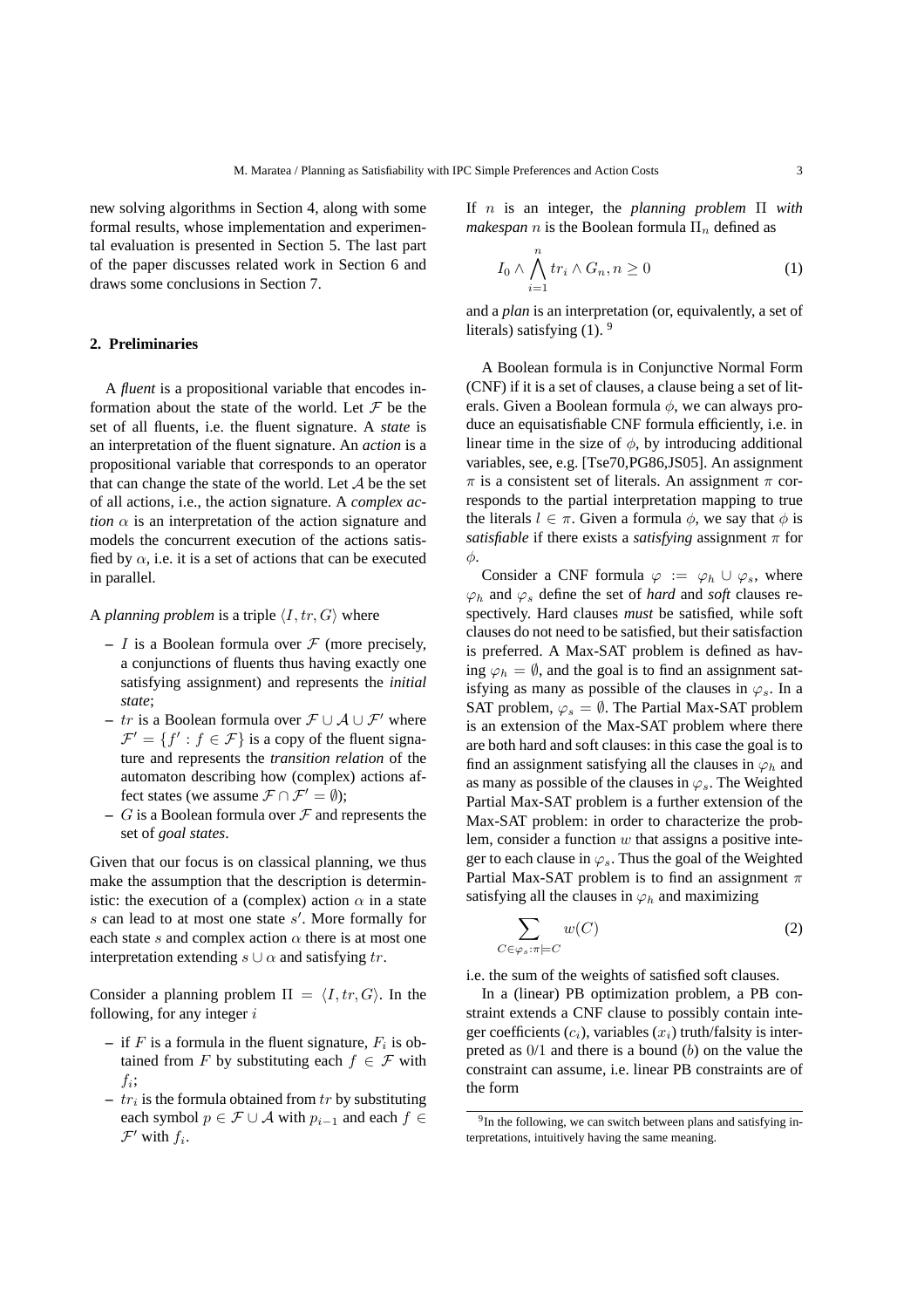$$
\sum_{i} c_i \ x_i \ge b \tag{3}
$$

A PB formula is a conjunction of PB constraints. Moreover, an objective function can be applied<sup>10</sup> to the problem. If such an objective function is specified, given a PB formula  $\varphi_n^{PB}$ , the goal is to find an assignment to the variables of the problem that satisfies the formula (i.e., satisfies all PB constraints) and minimizes the objective function. In the objective function, coefficients may be negative and thus minimization/maximization are exchangeable and will be used both later on.

# **3. Modeling IPC problems as Boolean optimization problems**

Given that SATPLAN can only handle STRIPS problems while IPC-5 and IPC-6 benchmarks can contain constructs to represent preferences and action costs, the overall reduction is, in general, carried out in two steps. The first step adapts the original problem to compile preferences away.

Here we need a more formal definition of actions. An action A is a triple  $\langle HPre, SPre, Eff \rangle$  where  $HPre$ ,  $SPre$  and  $Eff$  are Boolean formulas representing hard preconditions, soft preconditions and effects of A, denoted by  $HPre(A)$ ,  $SPre(A)$  and  $E f f(A)$  respectively. The set G of goals is partitioned into *hard* and *soft* goals represented by the Boolean formulas  $HG$  and  $SG$  respectively.  $w$  is a function mapping actions with soft preconditions and goals to positive integer numbers. In the following  $\top$  denotes the empty formula.

The semantic is defined as follows  $[GHL^+09]$ : A can be executed even if  $SPre$  is not satisfied, but then a cost is paid each time this happens. Hard goals  $HG$ need to be satisfied while soft goals are not mandatory, but if a soft goal g is reached a reward  $w(q)$  is gained.

Each action A having soft preconditions (i.e. having  $SPre(A) \neq \top$ <sup>11</sup> is split into two actions:

• 
$$
A_1:=\langle HPre(A) \wedge SPre(A), \top, Eff(A) \rangle
$$
; and

$$
\bullet A_2:=\langle HPre(A)\wedge \neg SPre(A), \top, Eff(A)\wedge goal_A\rangle
$$

 $A_1$  and  $A_2$  are mutually exclusive: the second takes into account whether the original action  $A$  is executed with its soft preconditions not satisfied and the introduced effect  $(qoal_A)$  takes into account this fact, and  $w(A_2) = w(A)$ . This technique of splitting actions is similar to the ideas employed in [KG09] for STRIPS problems.

Then, for each goal  $g \in SG$  we define a (dummy) action whose precondition is the goal, and the effect is a (dummy) literal, i.e.

$$
A_g := \langle g, \top, goal_{Ag} \rangle
$$

This is inspired by the approaches in [GK97,BKD06].

All added actions can be non-STRIPS in general: given that we want to rely on classical STRIPS satisfiability planning encoding to generate Boolean optimization formulas we exploit classical methods (i.e. the ones in FF's pre-processor [HN01]) to compile into STRIPS actions. At this point we have a STRIPS formulation of our problem. G corresponds to HG.

Given a STRIPS planning problem Π and a makespan  $n$ , Boolean optimization formulas, in particular PB formulas, are defined by

- 1. the clauses of classical SAT-based encodings, expressed as PB constraints; and
- 2. an optimization function.

Regarding 1.,

– for the set of literals  $\{l_1, \ldots, l_m\}$  of the initial state  $I$  the following PB constraints are added: for each  $j = 1 \dots m$ 

$$
sign(l_j) \, var(l_j)_0 \ge b
$$

where  $var(l)$  returns the (fluent) variable the literal l is built on,  $sign(l)$  is 1 if the literal l is positive, and  $−1$  otherwise, and b is 1 if l is positive, and 0 otherwise.

 $-$  for each  $i = 0...n - 1$ , action executability at time  $i$  is encoded in SAT as follows

$$
A_i \to \bigwedge_{p \in HPre(A)} p_i \land \bigwedge_{l \in Eff(A)} l_{i+1} \tag{4}
$$

where p is an atom, l a literal, and  $HPre(A)$ (resp.  $Eff(A)$ ) are now (equivalently) considered as the set of preconditions (resp. effects) of A. Thus, for each STRIPS action A the PB formula will contain

 $10$ In fact, in the PB evaluations the categories take into account if such function is specified (OPT) or not (DEC).

<sup>&</sup>lt;sup>11</sup>For simplicity, we restrict to action having at most one soft precondition formula: this is the case for all instances in the "SimplePreferences" track of IPC-5. In general, we have to consider their power set.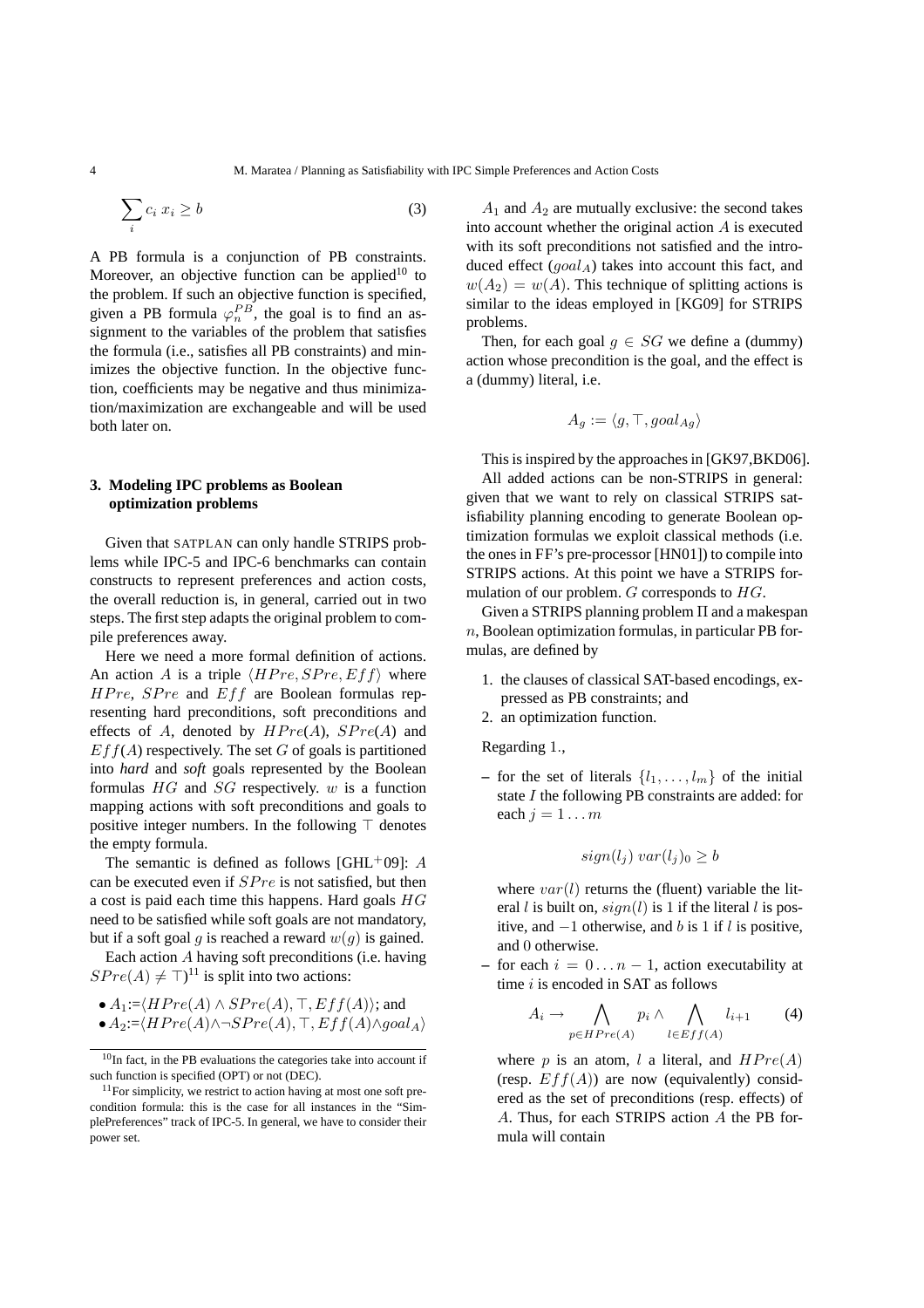$∗$  for each  $p ∈ HPre(A)$  a PB constraint of the form

$$
-A_i+p_i\geq 0
$$

∗ for each l ∈ Eff(A) a PB constraint of the form

$$
-A_i + sign(l) \, var(l)_{i+1} \ge b
$$

and now b is 0 if l is a positive literal and  $-1$ otherwise.

The transition relation is composed of other PB constraints, i.e. the ones corresponding to the clauses arising from *frame* and *exclusion* axioms.

**–** for G (now equivalently considered as a set of clauses), the following groups of PB constraints are added: let  $q = \{l_1, \ldots, l_k\}$  be a set of literals, for each  $g \in HG$  the PB constraint

$$
\sum_{i=1}^{k} sign(l_i) \; var(l_i)_n \ge 1 - neg(g)
$$

where  $neg(g)$  is the number of negated literals in  $g$ ; and

Consider a plan  $\pi$  and let SA be the set of all actions having soft action preconditions. In the formulation above, if  $A \in SA$  we consider all its instantiations  $A_i$ ,  $i = 0 \dots n-1$  to be in  $SA$ .

The metric of the problem is defined as follows

$$
max: \sum_{g \in SG, \pi \models g} w(g) - \sum_{A_i \in SA, A_{2i} \in \pi} w(A_2)
$$

IPC-6 benchmarks contain also action costs, i.e. a cost associated with its execution. Considering action costs in this work we restrict ourselves to what we called "simple" action costs, i.e. we consider problems with a single total cost increased by a positive integer number if an action is executed. In IPC-6 benchmarks this fact is expressed by using a construct of the form

$$
(increase (total-cost) (stack-cost))
$$
 (5)

as effect of an action  $A$ . The semantic of (5) is simple: if A is executed "*total-cost*" is increased by "*stackcost*". Both *total-cost* and *stack-cost* are initialized in the initial state. A dummy literal is added in place of (5) as effect of A (*goal-act*). w is extended to be defined over the set of actions with action costs, called AC: the metric of the problem becomes

$$
max: \hspace{-1ex}\sum_{g\in SG, \pi\models g}w(g)-\hspace{-1ex}\sum_{A_i\in \pi, A_i\in AC}w(A)-\hspace{-1ex}\sum_{A_i\in AS, A_{2}}w(A_2)
$$

A Weighted Partial Max-SAT formulation is also possible. Consider  $\Pi_n$  as a set of clauses, the formulation is a pair

$$
\langle \Pi_n \wedge pref(\Pi_n), w' \rangle \tag{6}
$$

where  $pref(\Pi_n)$  is the formula

$$
\wedge_{g\in SG}(\vee_{l\in g}l)\wedge\wedge_{A_i\in AC}\neg A_i\wedge\wedge_{A_i\in SA}\neg A_{2i}
$$

that encodes the metric, and where  $w'$  is a (partial) function mapping clauses to positive integer numbers.  $w$  is defined as follows: a soft clause corresponding to

- **–** a soft goal g has the related weights  $w(g)$ ;  $-$  for each  $i = 0 \dots n - 1$ 
	- \* the (non-) execution of an action  $A \in AS$  with its soft precondition not satisfied has a weight  $w'(\neg A_{2i}) = w(A_2)$ ; and
	- ∗ the (non-) execution of an action A ∈ AC has a weight  $w'(\neg A_i) = w(A)$ .

# *3.1. Example*

We consider instance #1 of the Traveling and Purchase Problem (TPP) domain containing preferences on both action preconditions and goals, "Grounded-Preferences" variant (referred as "tpp1" below). In the following we show the part of interest and how they have been modeled. In the tpp1 instance there is an action "drive" represented as follows

*(:action drive :parameters (?t - truck ?from ?to - place) :precondition (and (at ?t ?from) (connected ?from ?to) (preference p-drive (and (ready-to-load goods1 ?from level0) (ready-to-load goods2 ?from level0) (ready-to-load goods3 ?from level0)))) :effect (and (not (at ?t ?from)) (at ?t ?to)))* (7)

(Soft) Goals and the metric are represented with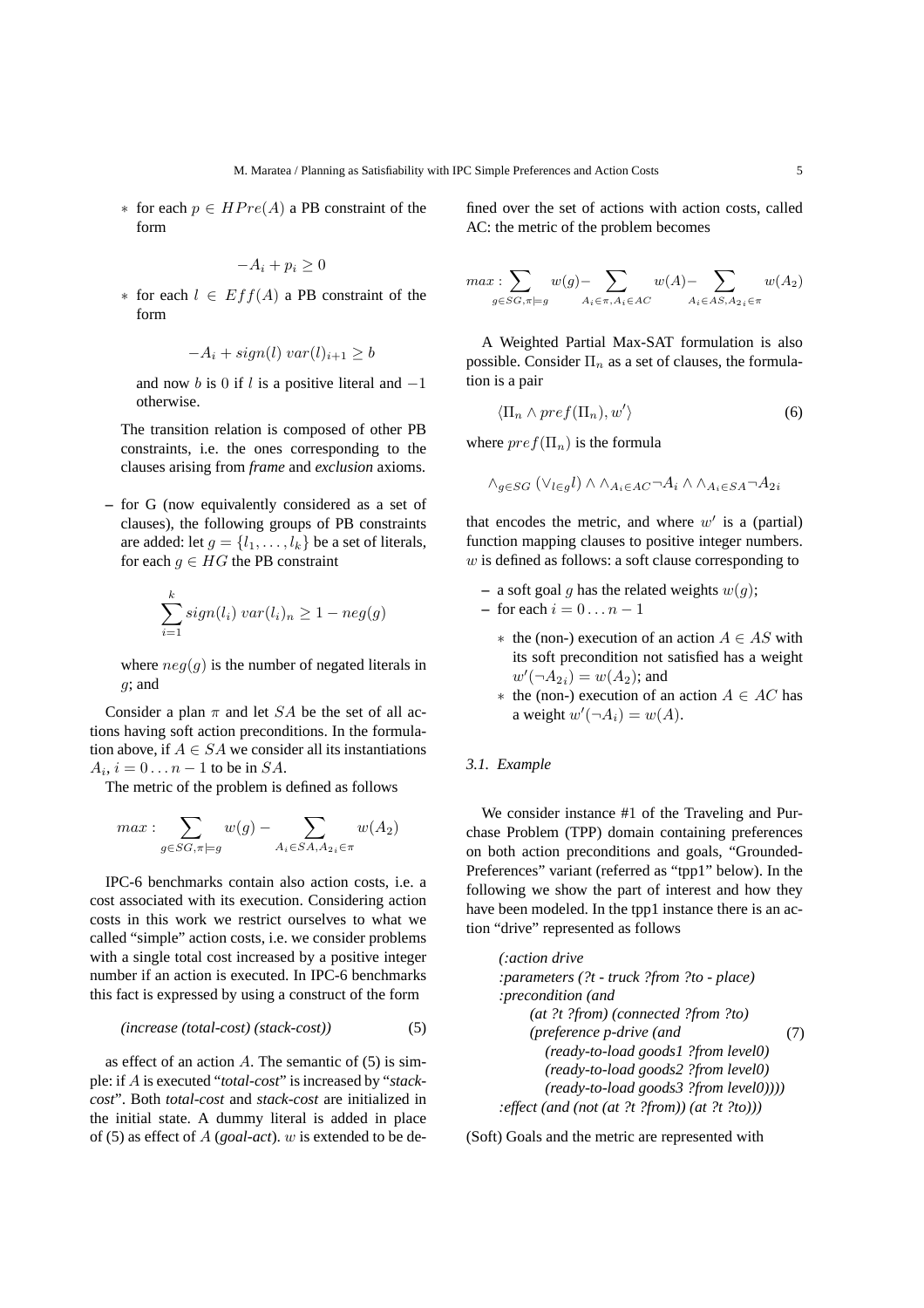*(:goal (and (preference p4A (and*

*(ready-to-load goods3 market1 level0) (loaded goods3 truck1 level0))) ...*

$$
(preference p0A (stored goods3 level1))
$$
  
... (8)

*(:metric minimize (*+ *(\* 1 (is-violated p0A)) ... (\* 16 (is-violated p4A)) (\* 1 (is-violated p-drive))))*

For the preference  $p4A$  we introduce the following action

```
(:action dummy-p4A
:parameters ()
:precondition (and
     (ready-to-load goods3 market1 level0)
     (loaded goods3 truck1 level0))
:effect (and (goal-p4A))).
                                              (9)
```
and similarly for the other soft goals.

Regarding the action precondition we split action "drive" into two actions as we have explained before

*(:action drive :parameters (?t - truck ?from ?to - place) :precondition (and (at ?t ?from) (connected ?from ?to) (ready-to-load goods1 ?from level0) (ready-to-load goods2 ?from level0) (ready-to-load goods3 ?from level0)) :effect (and (not (at ?t ?from)) (at ?t ?to)))* (10)

*(:action dummy<sub>dr</sub>*) *:parameters (?t - truck ?from ?to - place) :precondition (and (at ?t ?from) (connected ?from ?to) (not (and (ready-to-load goods1 ?from level0) (ready-to-load goods2 ?from level0) (ready-to-load goods3 ?from level0)))) :effect (and (not (at ?t ?from)) (at ?t ?to) (goal-p-drive)))* (11)

The new goal of the problem is the conjunction of the dummy literals related to goal preferences and action preconditions and costs introduced (all goals are soft in this instance).

The resulting problem is then given in input to the ADL2STRIPS tool to be compiled into a STRIPS problem. As a consequence the (dummy) actions introduced are compiled into STRIPS actions. There could be (multiple) STRIPS actions in place of those in the original formulation.

Consider the simple case in which a single STRIPS action is in place of each action and consider that the related STRIPS action has the same name. With reference to our working example and with fixed makespan n, for each  $0 \leq j \leq 4$  the PB constraints resulting from action executability are

$$
\wedge_{p \in HPre(dummy\text{-}pjA)} - \text{dummy-pjA}_{n-1} + p_{n-1} \ge 0 \text{(12)}
$$

$$
-dummy\cdot pjA_{n-1} + goal\cdot pjA_n \ge 0 \tag{13}
$$

Then for each  $i, 1 \leq i \leq n$ , regarding action drive, the following PB constraints are added because of its precondition

$$
\wedge_{p \in HPre(drive)} - drive_i + p_i \ge 0 \tag{14}
$$

while the following constraints are added for its effects

$$
\wedge_{l \in Eff(drive)} - drive_i + sign(l) \; var(l)_{i+1} \ge b \; (15)
$$

where b is 0 if the literal is positive and  $-1$  otherwise. The last PB constraint added is

$$
-drive_i + goal\text{-}drive_{i+1} \ge 0 \tag{16}
$$

Similarly for action  $dumm y_{dr}$  from (11). Now the question remains of how to express the optimization function: in (8) the idea is to minimize the violation of preferences (expressed with (*is-violated p*) in PDDL3 having the following meaning: given a preference  $p$ , (*is-violated p*) takes value 1 if the preference is not satisfied and 0 otherwise [GHL+09]). With our formulation the new goal literals of introduced actions are reached when a preference is satisfied and this is "mimicked" by the related action's execution: thus the characterization of the metric function in (8) can be expressed using both fluents and actions, i.e. with the (linear) optimization functions (17) and (18), to be maximized, where  $\pi$  is a satisfying interpretation, and  $\pi(p)$  is 1 if p is true and 0 otherwise. If actions are used, the weights are associated with action executions. The characterization with fluents is instead more similar to PDDL3 syntax, where the metric is mostly defined on states (but for action costs).

$$
\sum_{j=0}^{4} 2^{j} \pi(\text{goal-pjA}) - \sum_{i=1}^{n} \pi(\text{goal-p-driveni}) \quad (17)
$$

$$
\sum_{j=0}^{4} 2^{j} \pi(dummy\text{-}pjA) - \sum_{i=0}^{n-1} \pi(dummy_{dr,i}) \quad (18)
$$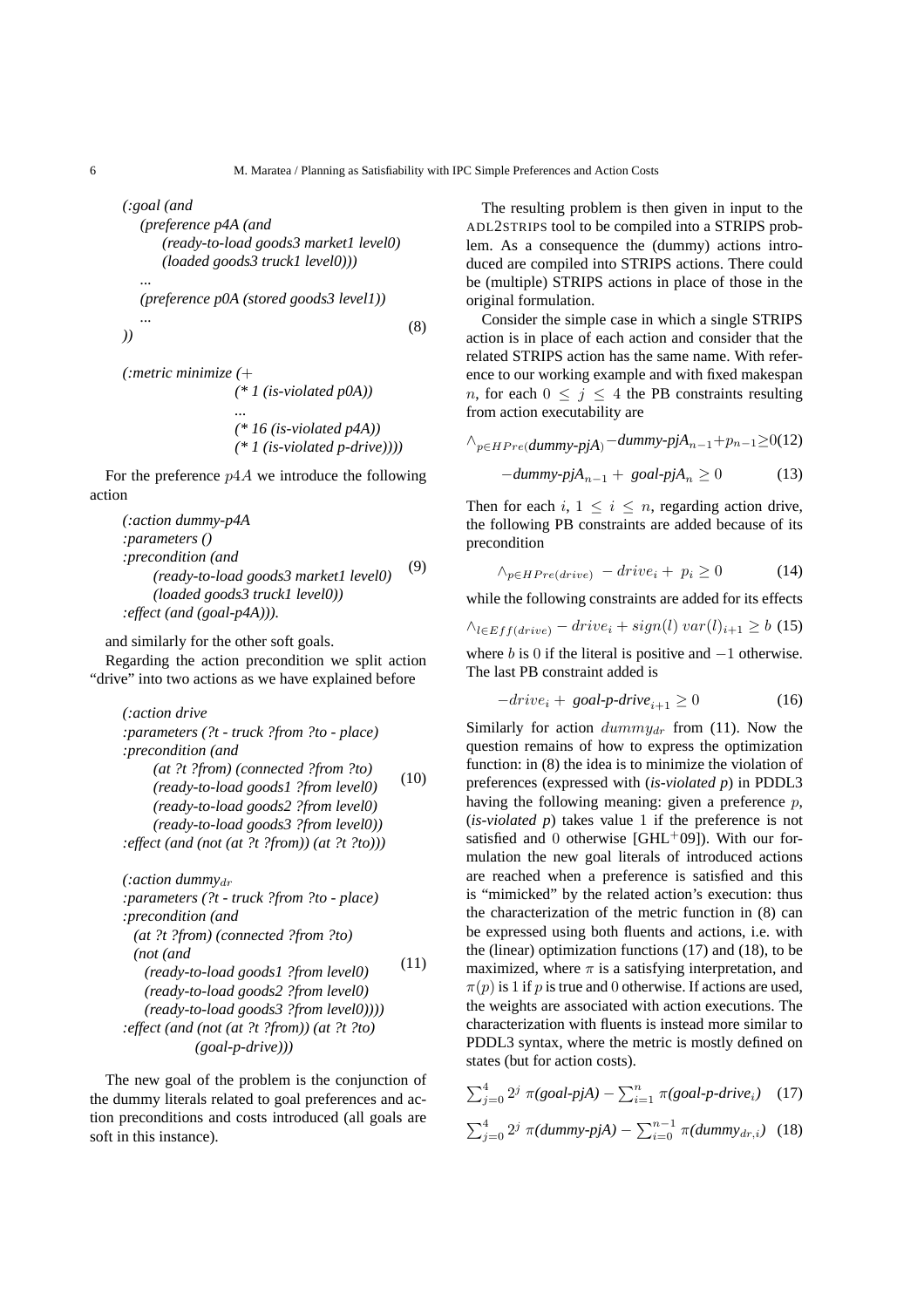$$
\sum_{j=0}^{4} 2^{j} \pi(goal-pjA) - \pi(goal-p-drive)
$$
 (19)

In general, action preconditions and costs can hold at any time stamp. If we know that instead actions can be only executed once, we can add a single fluent *goal-p-drive* for all instantiations and the optimization function is expressed with (19) (similar changes apply to (18)). Even if on the one hand this hypothesis on (ground) action executions underlying (19) can be seen as a further approximation (other than the makespan) of the (unbounded) optimal metric, such a hypothesis holds in various cases, e.g. on a classical, real-world planning domain like blocks-world and logistics.

# *3.2. Algorithms for finding optimal plans*

Now we define approaches for finding "optimal" plans, compiling the problem at fixed makespan into an optimization problem as shown before. Consider a STRIPS problem  $\Pi$ , and a makespan n. In the following figures

- 1. *cnf*( $\varphi$ ), where  $\varphi$  is a formula, is a set of clauses such that
	- $-$  for any interpretation  $\pi'$  in the signature of  $cnf(\varphi)$  such that  $\pi' \models cnf(\varphi)$  it is true also that  $\pi$   $\models$   $\varphi$ , where  $\pi$  is the interpretation  $\pi'$  but restricted to the signature of  $\varphi$ ; and
	- **–** for any interpretation  $\pi \models \varphi$  there exists an interpretation  $\pi', \pi' \supseteq \pi$ , such that  $\pi' \models \textit{cnf}(\varphi)$ .

There are well-known methods for computing  $cnf(\varphi)$  in linear time by introducing additional variables, e.g., [Tse70,PG86,JS05];

- 2.  $cnf2pb(\varphi, P, w)$  is  $cnf(\varphi)$  and then following Section 3
	- a. each clause C in  $cnf(\varphi)$  is expressed as the corresponding PB constraint, and
	- b. the optimization function is built;
- 3.  $cnf2wcnf(\varphi, P, w, top)$  corresponds to Eq. (6);
- 4. PBO and PWMAXSAT are generic Weighted Partial Max-SAT and PB solvers: differently from SAT, in these research fields there is no a single underlying basic algorithm like DPLL for  $SAT<sup>12</sup>$ , but a wide range of effective approaches exist.

```
function QT-PLAN-PB(\Pi, P, w)1 \; n := 12 while (true)
 3 if (PBO(\text{cnf2pb}(\Pi_n, P, w), \pi))4 return π
 5 else
 6 n := n + 1
```


Assume now that PBO returns FALSE if a satisfying assignment does not exist, or TRUE with an optimal solution  $\pi$ , i.e. we assume that the underlying algorithm is sound and complete. Moreover, we assume that a plan always exists.

Now we are ready to state the following theorem.

**Theorem 1** *Let* Π *be a planning problem,* n *a makespan, and let*  $\langle P, w \rangle$  *be a quantitative preference.* QT-PLAN-PB $(\Pi, P, w)$  returns an optimal plan for  $\Pi$  wrt  $\langle P, w \rangle$ *at minimum makespan* n *for which a plan exists.*

**Proof.** Given  $\phi^{PB} = cnf2pb(\Pi_n, P, w)$ , from the assumptions on PBO we know that  $PBO(\phi^{PB}, P, w)$  returns

- $-$  FALSE if  $\phi^{PB}$  is unsatisfiable, or
- **–** an optimal solution  $\pi$  which maximizes (17) otherwise.

Given these, in order for the actual theorem to hold, we have first to show that for each assignment  $\pi$  in the signature of  $\phi^{PB}$  such that  $\pi$  satisfies  $\phi^{PB}$ , it must also hold that  $\pi' \models \Pi_n$ , where  $\pi'$  corresponds to  $\pi$  but reduced to the signature of  $\Pi_n$ , and for each assignment  $\pi'$  in the signature of  $\Pi_n$  such that  $\pi' \models \Pi_n$ , there exists an assignment  $\pi$ ,  $\pi \supseteq \pi'$ , such that  $\pi$  satisfies  $\phi^{PB}.$ 

The point holds from

- **–** the assumptions on *cnf* in 1. above ; and
- **–** the assumption in 2a above about the one-to-one mapping between the clauses in  $cnf(\Pi_n)$  and the PB constraints in  $\phi^{PB}$ , i.e. an assignment  $\pi$  satisfying  $C \in \text{cnf}(\Pi_n)$  satisfies also the related constraints  $cnf2pb(C, P, w)$ , and vice-versa.

The minimality of  $n$  holds simply from the iterative deepening approach of the algorithm in Fig.1.

<sup>12</sup>In this case, instead of DPLL, we could refer to the CDCL (Conflict Driven Clause Learning) algorithm [Mit05] given that SAT-PLAN(P) relies on MINISAT as SAT solver.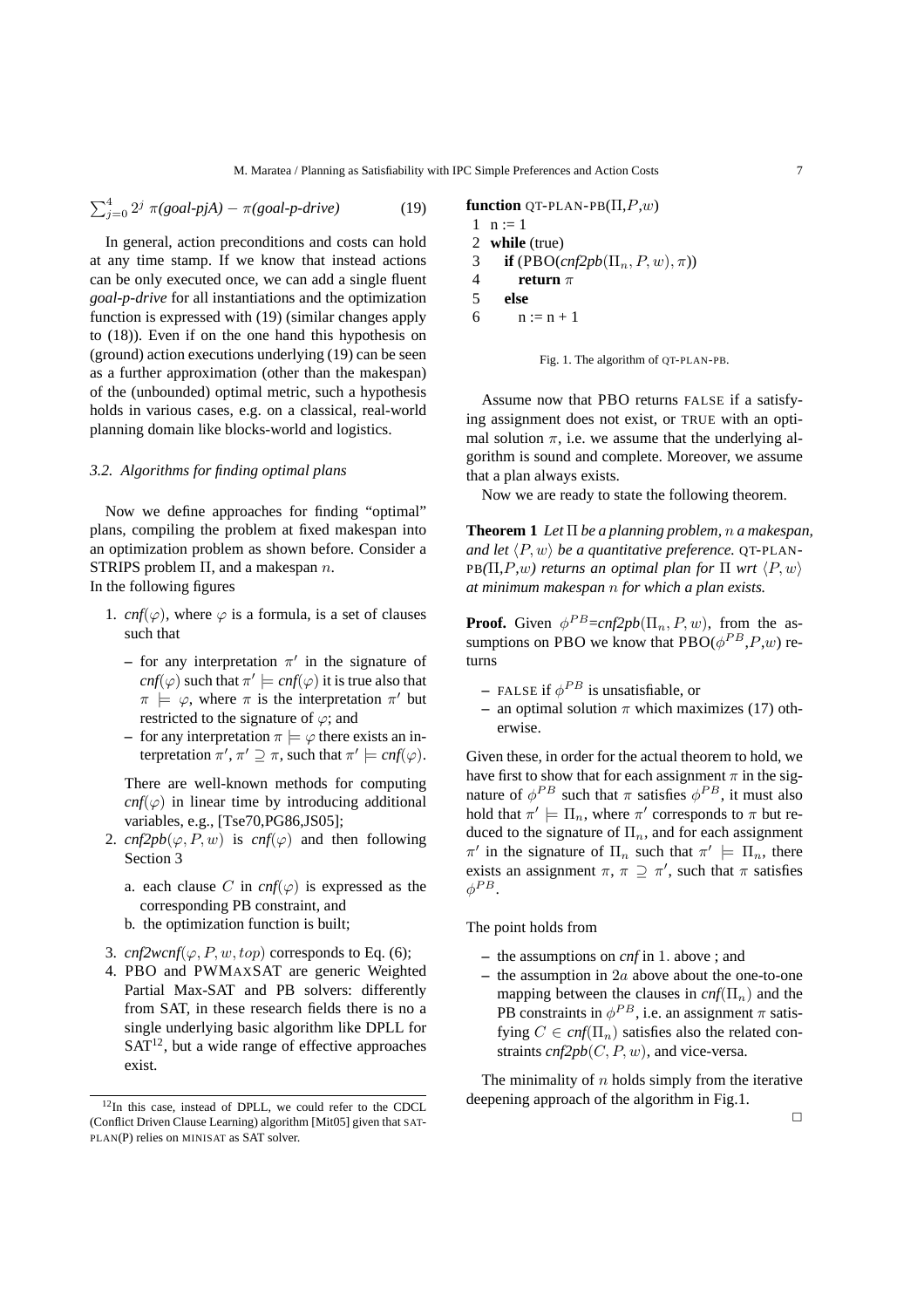**function** QT-PLAN-MAXSAT(Π,P,w,top)

```
1 \quad n := 1
```
- 2 **while** (true)
- 3 **if**  $(PWMAXSAT(cnf2wcnf(\Pi_n, P, w, top), \pi))$
- 4 **return** π
- 5 **else**
- 6  $n := n + 1$

Fig. 2. The algorithm of QT-PLAN-MAXSAT.

Now we move to the Max-SAT formulation. Fig. 2 presents the solving procedure based on Max-SAT: in the algorithm top is defined as

$$
top := \sum_{p \in P} w(p) + 1 \tag{20}
$$

and it is used to define hard clauses in the Weighted Partial Max-SAT problem (details on the format are presented in the next section).

We assume that, similarly to PBO, the PWMAXSAT is sound and complete.

We are now ready to state the following theorem, similar to Theorem 1.

**Theorem 2** *Let* Π *be a planning problem,* n *a makespan, and let*  $\langle P, w \rangle$  *be a quantitative preference.* QT-PLAN-MAXSAT*(*Π*,*P*,*w*,*top*) returns an optimal plan for* Π *wrt*  $\langle P, w \rangle$  *at minimum makespan n for which a plan exists.*

The proof is similar to Theorem 1.

Before ending the section, we would like to underline a few things. An alternative way to present our approach would be to rely on a unique characterization of the underlying solvers for Boolean optimization instead of using PWMAXSAT and PBO separately. There are encodings mapping Max-SAT to PB problems and vice-versa. In addition since the PB competition 2010 there has been even a track on "soft PB constraints' called "Weighted Boolean Optimization" making an attempt to combine the two problems (see also [MSP09]). However we preferred to keep the presentations separated: this is because the Max-SAT and PB formalisms are well-known and established in the literature with their own formats, and often the related systems use different techniques for solving the two problems.

#### **4. Comparison to SAT-based encoding**

In this section we compare the actual solutions with the framework of planning as satisfiability with preferences first presented in [GM07].

| instance            | PB    |        | [GM11] |        |
|---------------------|-------|--------|--------|--------|
|                     | #VAR  | #CL    | #VAR   | #CL    |
| storage1            | 227   | 933    | 291    | 1321   |
| storage2            | 541   | 3819   | 661    | 4554   |
| storage3            | 728   | 8073   | 976    | 9642   |
| storage4            | 902   | 22535  | 1212   | 24488  |
| storage5            | 8789  | 92748  | 14340  | 128129 |
| storage6            | 13725 | 235711 | 22821  | 294077 |
| storage7            | 20646 | 350862 | 35915  | 449197 |
| tpp1                | 763   | 4510   | 967    | 5819   |
| tpp2                | 1031  | 6046   | 1331   | 7971   |
| tpp3                | 1238  | 7572   | 1586   | 9805   |
| tpp4                | 1438  | 9712   | 1810   | 12099  |
| tpp5                | 3409  | 42247  | 4151   | 47070  |
| tpp6                | 3736  | 47728  | 4548   | 53006  |
| tpp7                | 4156  | 55852  | 5052   | 61676  |
| tpp8                | 4590  | 64557  | 5598   | 71109  |
| tpp9                | 8535  | 197084 | 10103  | 207374 |
| tpp10               | 9022  | 215879 | 10670  | 226694 |
| pegsol1             | 245   | 909    | 377    | 1602   |
| pegsol <sub>2</sub> | 245   | 909    | 635    | 3407   |
| pegsol9             | 699   | 4120   | 831    | 4813   |
| pegsol10            | 699   | 4120   | 1089   | 6618   |
| pathways1           | 415   | 3583   | 450    | 3797   |
| pathways17          | 15249 | 534526 | 16040  | 539775 |
| trucks1             | 3113  | 47403  | 3182   | 47831  |
| trucks2             | 8213  | 160654 | 8396   | 161800 |
| trucks3             | 13374 | 375755 | 13467  | 376343 |
| open1-ipc2008       | 1318  | 12664  | 1390   | 13084  |
| open2-ipc2008       | 1936  | 24097  | 2029   | 24658  |
| open1               | 3643  | 43983  | 3883   | 45453  |

Table 1

Sizes of the evaluated formulas. The pegsol and pathways domains contain more than 20 instances: for such domains we only show the data for the smallest and biggest instances in the pool.

The approach described in [GM07,GM11] is completely based on a compilation into a SAT problem: non-uniform weights, described by a non-constant function  $w$ , are dealt by reducing  $w$  to a SAT formula by using the encoding in [War98], to be conjoined with the SAT-based encoding of classical planning explained before.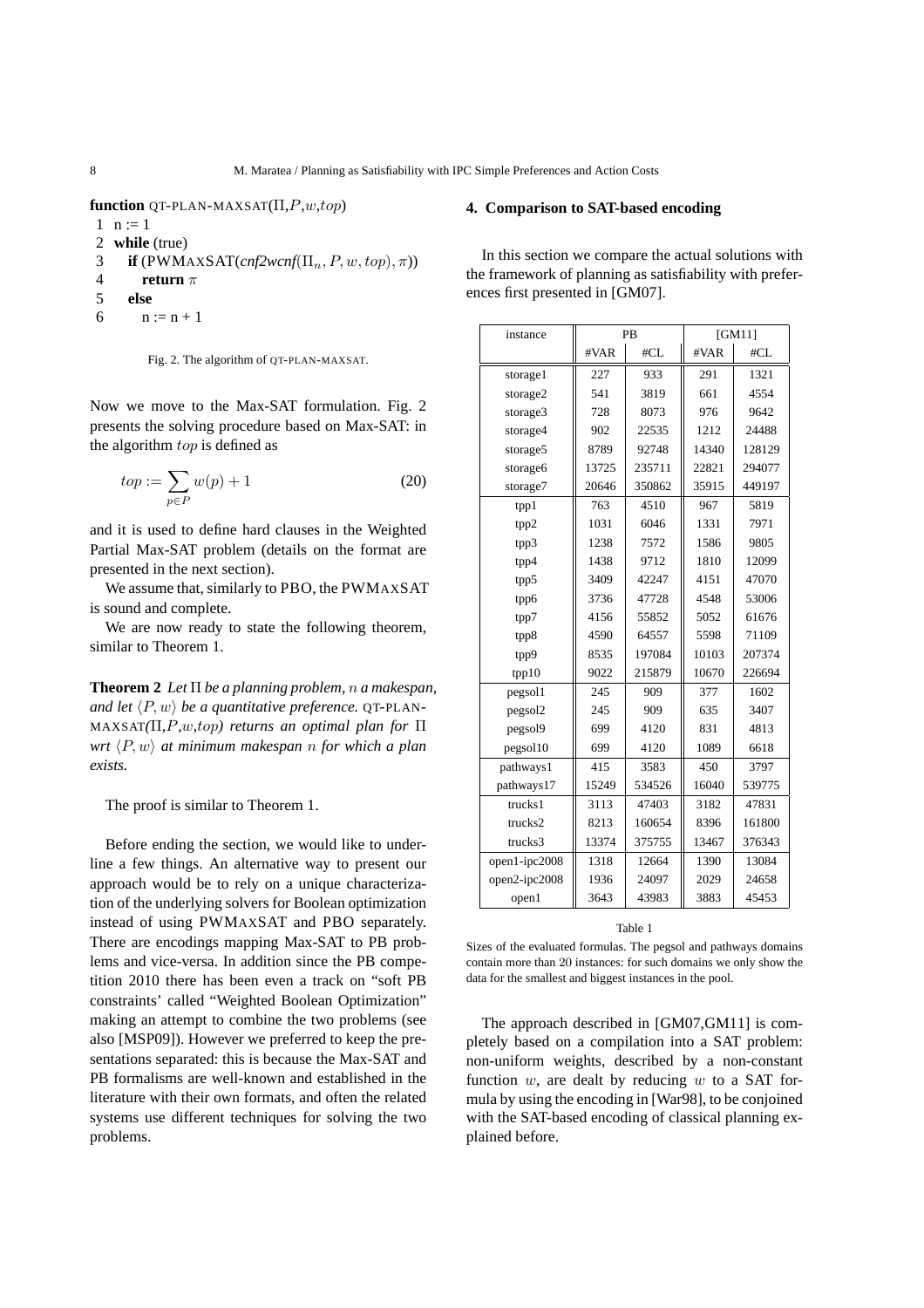Given that, this approach can further increase the sizes of the formulas to be evaluated. Moreover, from a knowledge representation viewpoint, integers are not naturally represented with SAT.

The last two columns of Table 1 report the number of variables and clauses of the first satisfiable resulting CNF formula. This is done for most of the instances evaluated in this work (whose details will be given in the next section).

In this work we are interested in optimization problems that can more naturally and in a concise way represent the problems of interest, from a knowledge representation point of view: PB and Max-SAT formalisms. The second and third columns of Table 1 report the number of variables and clauses of the resulting PB formula as defined in the previous section. We can note that, in general, the new encodings are not that much smaller than those in [GM11]: the size of the added formula depends on how many variables are involved in  $w$ , and on the coefficients. Several benchmarks are described by a function  $w$  having relatively few actions and goals involved, and with relatively low coefficients. On the other hand, there are cases, e.g. some pegsol instances, in which the approach in [GM11] produces formulas up to a factor of 3 (resp. 4) bigger in the number of variables (resp. clauses) than the approach in this paper. Moreover, as we said before, the approach in [GM11] relies on an ordering of the heuristic that can hit performance, while the optimization solvers employed do not rely on such heuristics.

#### **5. Implementation and experimental evaluation**

As we already mentioned in the introduction, we have evaluated the instances of all domains of the "SimplePreferences" track of the IPC-5 i.e. the TPP, Pathways, Storage, Trucks and Openstacks, with preferences grounded (when available), and the STRIPS domains of the "net benefit" optimization track of the deterministic part of the IPC-6 having "simple" (as defined in this paper) action costs. When preferences are expressed on action preconditions and/or costs we have used the optimization function (19).

At implementation level, we used  $(i)$  ADL2STRIPS for compiling non-STRIPS actions into STRIPS actions: ADL2STRIPS was introduced in IPC-4 and is based on FF's pre-processor [HN01], while in our analysis we employed the version used in IPC-5 based on LPG [GS02,GSS03,GSS08], and (ii) SATPLAN for the encoding: we modified SATPLAN at each makespan of the SATPLAN's approach, in order to implement QT-PLAN-PB/QT-PLAN-MAXSAT. Thus the main changes in SATPLAN were related to the adaptation of the plain CNF creation to the new formats.

Regarding the back-end solvers, we used the best solvers which participated in Max-SAT and PB evaluations and competitions, in particular to the Weighted Partial and OPT-SMALL-INT categories, of interest in our work. Specifically the solvers we used are: MINIMAXSAT ver. 1.0 [HLO08], based on MINISAT+ ver. 1.13, WMAXSATZ [LMMP09] ver. 2.5 submitted to the 2010 Max-SAT evaluation (a first version of the solver has been presented in [ALM07]), INCWMAXSATZ [LS07,LSL08],<sup>13</sup> MSUNCORE ver. 1.2 and ver. 4 [MSM08,MSP08]; MINISAT+ ver. 1.14 [ES06], GLPPB ver. 0.2 (by the same authors of PUEBLO [SS05]), as submitted to the 2007 evaluation,<sup>14</sup> BSOLO ver. 3.0.17 [MMS06], SAT4J ver. 2.1 and SCIPSPX ver. 1.2.0 [ABKW08].<sup>15</sup> MINIMAXSAT was the winner of the 2007 Max-SAT evaluation in the Partial Max-SAT category. WMAXSATZ and IN-CWMAXSATZ extend the MAXSATZ solver [LS07], winner of the Max-SAT category at the 2007 Max-SAT evaluation and themselves have achieved very good results in the 2009 Max-SAT evaluation. In fact, INCWMAXSATZ was the winner on random and crafted benchmarks of the Weighted Partial category and WMAXSATZ was the second and third best on the benchmarks of the same categories. MSUNCORE was the winner on industrial Max-SAT benchmarks at the 2010 Max-SAT evaluation. MINISAT+ was the solver able to prove unsatisfiability and optimality on a larger number of instances than all the other solvers which entered into the PB evaluation 2005 [MR06] and the best performing solver (together with BSOLO) also in the 2006 PB evaluation, category OPT-SMALLINT-

<sup>13</sup>Both WMAXSATZ and INCWMAXSATZ versions we used are slightly different from the one used in the evaluation, because the evaluation versions caused some memory problems (due to the fact that clause number is set statically in the code) if the tested instance is large, i.e. storage6 and storage7. Personal communications by Josep Argelich and Han Lin.

<sup>14</sup>http://www.eecs.umich.edu/˜hsheini/pueblo/ <sup>15</sup>Solvers have been downloaded from http://www. lsi.upc.edu/˜fheras/docs/m.tar.gz,http: //www.minisat.se/MiniSat+.html,http:// www.eecs.umich.edu/˜hsheini/pueblo,http: //forge.ow2.org/projects/sat4j/,http://www. csi.ucd.ie/staff/jpms/soft/soft.php,http: //scip.zib.de/, or obtained on request to the authors. For the ones downloaded, we have used the version submitted to the evaluations or the last available.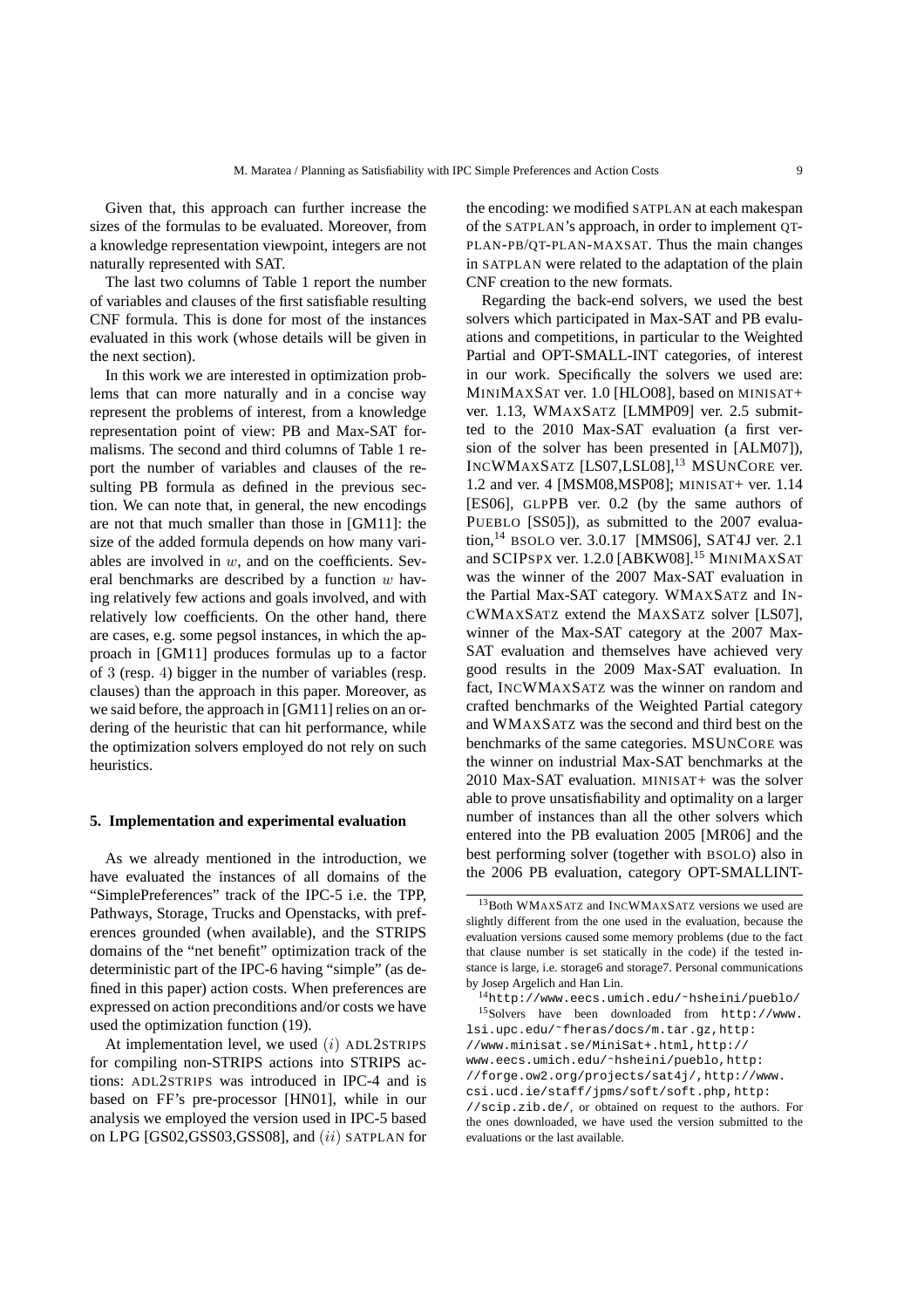

First SAT and last UNSAT formulas from IPC-5 benchmarks - SimplePreferences category

Fig. 3. Results for Weighted Partial Max-SAT and PB solvers on IPC-5 instances.

LIN. BSOLO and GLPPB have been the best performing PB solvers in the OPT-SMALLINT-LIN category of the 2007 PB evaluation. SCIPSPX and SAT4J were the winners of the OPT-SMALL-INT and Industrial Weighted Partial category of the respective evaluations in 2009.

As input format, MINIMAXSAT and SAT4J accept instances in the format of both Max-SAT and PB evaluations, and the best results are presented; MINISAT+ reads instances in the format of the PB evaluations with a minor exception, i.e. the symbol "\*" has to be added between coefficients and variables like in the first evaluation. About MSUNCORE, we will not show results for both versions given that they perform very similarly on our benchmarks.

The timeout has been set to 900s on a Linux box equipped with a Pentium IV 3.2GHz processor and 1GB of RAM and memory limit to 900MB.

The next two subsections show detailed results about the IPC-5 and IPC-6 benchmarks respectively,

and are organized as follows: at first it is presented an experimental analysis among all Max-SAT and PB solvers mentioned above on the first satisfiable and last unsatisfiable formulas of all instances created following the SATPLAN approach, in order to choose the "best" overall back-end system. Note that satisfiable instances are the vast majority in both cases. We will see that overall MINISAT+ (resp. MINIMAXSAT on problems expressed in PB format) is the best solver on IPC-5 (resp. IPC-6) benchmarks. The resulting planner is called PBPLAN.

For each planning domain both plan metrics of and CPU times to find plans are shown. In the analysis, we considered PBPLAN, SATPLAN(P) [GM11] and, as a reference, SGPLAN on IPC-5 benchmarks and GAMER on IPC-6 benchmarks.

# *5.1. IPC-5*

Figure 3 reports the analysis mentioned above, on Max-SAT and PB instances, where results are pre-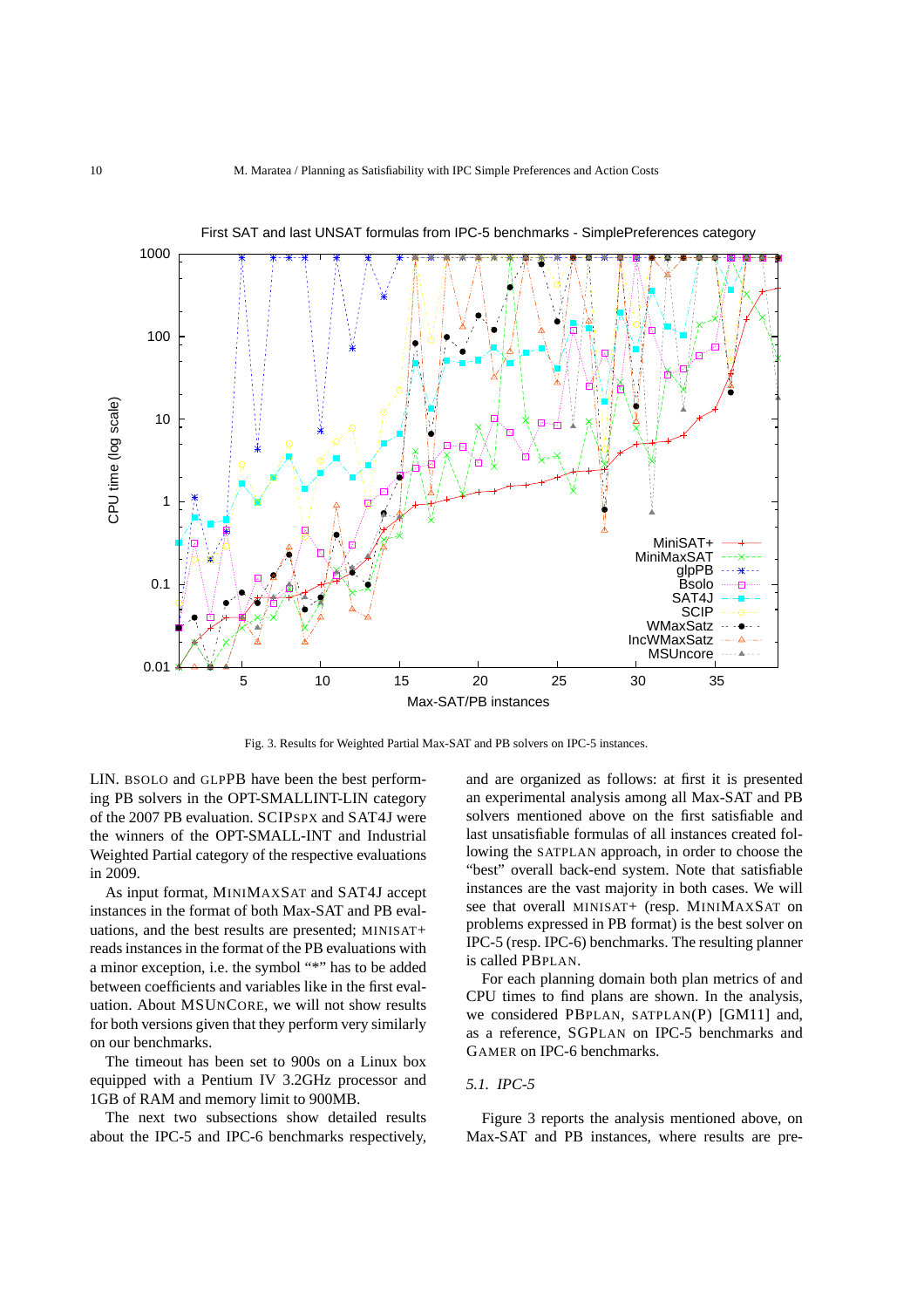

Fig. 4. Plan metrics (Left) and CPU time (Right) for PBPLAN, SGPLAN and SATPLAN(P) on Storage instances.



Fig. 5. Plan metrics (Left) and CPU time (Right) for PBPLAN, SGPLAN and SATPLAN(P) on Pathways instances.



Fig. 6. Plan metrics (Left) and CPU time (Right) for PBPLAN, SGPLAN and SATPLAN(P) on TPP instances.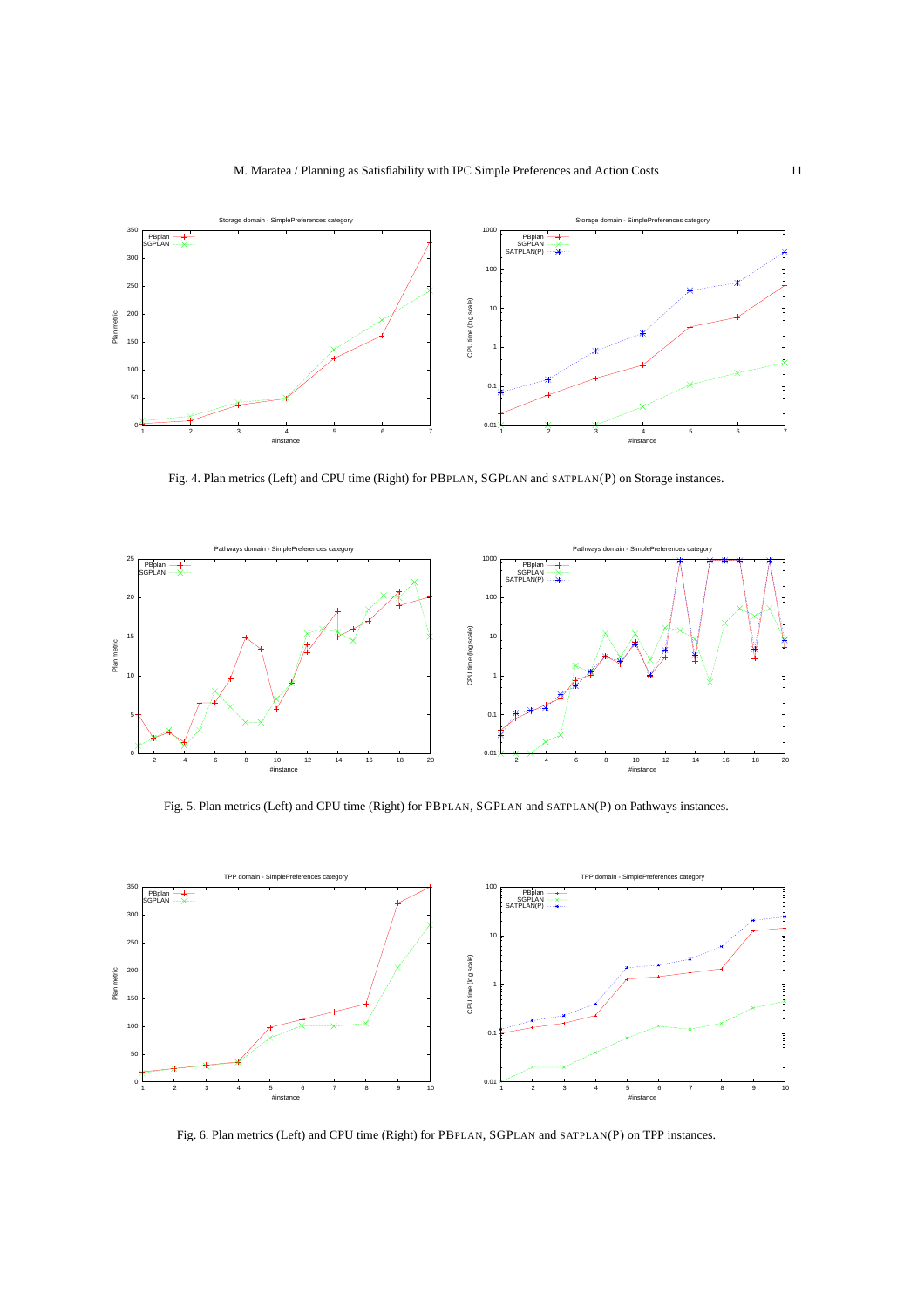sented according to MINISAT+ performance, which is the best solver on these benchmarks, i.e. instances are put on x-axis according to increasing CPU times of MINISAT+, which is used as back-end of PBPLAN on IPC-5 problems. Other ways of presenting the results are possible, e.g. the one used in Max-SAT evaluations. We rely on the current form, which allows the results of all solvers on each single instance along the x-axis to be compared.

Results for the planning domains Pathways, Storage and TPP are instead presented as in the IPC-5 in Figures 4-6 in terms of both plan metrics and CPU time for PBPLAN, SATPLAN(P) and SGPLAN. About plan metrics, the results of PBPLAN also refer to the results of  $SATPLAN(P)$ , and the goal here is to minimize the metric. The ones for the Trucks and Openstacks domains are only mentioned given that few instances could be compiled by ADL2STRIPS. Most of the pathways instances contain weights, related to goals violation, corresponding to real numbers: we made it integer numbers by multiplying each weight by  $10^n$ , where  $n$  is the maximum number of (significant) decimal digits of the instance. In the evaluation of the results we have to underline that PBPLAN and SG-PLAN solve two different problems: SGPLAN is targeted for sequential, unbounded planning, thus we expect to be faster. Nonetheless it is added as reference, in particular for plan metrics, given it has been the clear winner at the IPC-5 on the track considered. Figure 4 contains results for the Storage domain on the first 7 instances (as numbered in the IPC-5), i.e. the ones ADL2STRIPS could compile. On these instances we can see that SGPLAN is, indeed, much faster than PBPLAN of more than 1 order of magnitude (Right), while PBPLAN is faster than SATPLAN(P) of almost 1 order of magnitude; PBPLAN solves the instances in less than (around) 30s while notably both PBPLAN and SATPLAN(P) have better plan metrics than SGPLAN on most instances. The results for the first 20 instances of the Pathways domain are presented in Figure 5. On these instances the CPU times in Figure 5 (Right) for PBPLAN, SATPLAN(P) and SGPLAN are comparable, except for 5 instances, which are only solved by SGPLAN (even if in tens of seconds). Results of PBPLAN and SATPLAN(P) are comparable, PBPLAN being slightly better on the biggest instances solved. Regarding plan metrics, in Figure 5 (Left), on the instances solved by all systems the results are comparable, except for few instances where SGPLAN (#1, #8, #9, #15 and #20) gives back plans of better quality. Among the instances from #21 to #30, not shown in Figure 5, PBPLAN and SATPLAN solve two instances, #23 and #29, in a few seconds and with plan metrics of 25.5 and 26.7 respectively. On the same instances, SGPLAN has metrics of 18 and 22, while it solves the remaining instances with a mean time of around 100s. Results for the TPP domain are presented in Figure 6. On the 10 instances shown the behavior is similar in terms of CPU times to the Pathways domain, with PBPLAN having slightly better performance than  $SATPLAN(P)$  up to a factor of 2; the plan quality of SGPLAN is better than the one of PB-PLAN (and SATPLAN $(P)$ ) in particular on instances #9 and #10. Instances from #11 to #15 can be compiled by ADL2STRIPS but not solved by both PBPLAN and SATPLAN(P): these instances contain more than 20000 variables and 800000 constraints, up to 3000000 constraints, and the solving time for SGPLAN is more than 100s. Instances from #16 to #20 can not be compiled. About the last two domains Trucks and Openstacks, on the first 7 instances of the Trucks domain that can be compiled by ADL2STRIPS, only the first two instances can be solved by PBPLAN in 10 and 800 seconds, approximately, with plan metrics of 1 and 2. SAT-PLAN(P) solves only the first instance. The same two instances are solved very fast by SGPLAN, but with plan metrics of 13 and 52, thus much higher. On the same domain, finally note that for instances #3 to #7 even checking satisfiability of the first satisfiable instance is difficult for MINISAT. The same holds for the Openstacks domain, where only 1 instance is compiled by ADL2STRIPS.

# *5.2. IPC-6*

We focus on the STRIPS domains of "net benefit" optimization track of the deterministic track at the IPC-6 that contain "simple" action costs, i.e. the pegsol and Openstacks<sup>16</sup> domains. We remind the reader that here the goal is to maximize the plan metric. All 30 instances of the pegsol domain can be compiled and evaluated, except for instances #7 and #8. About the Openstacks domain, only 1 instance can be solved by PB-PLAN: note that this domain is overall the hardest for IPC-6 planners (according to the results of the competition considering the number of solved instances). Figure 7 reports the analysis on Max-SAT and PB instances: results are presented according to MINI-MAXSAT performance, which is the overall best solver

<sup>16</sup>Precisely, the instances of this domain contains negated action preconditions, thus the ADL2STRIPS tool has still to be used.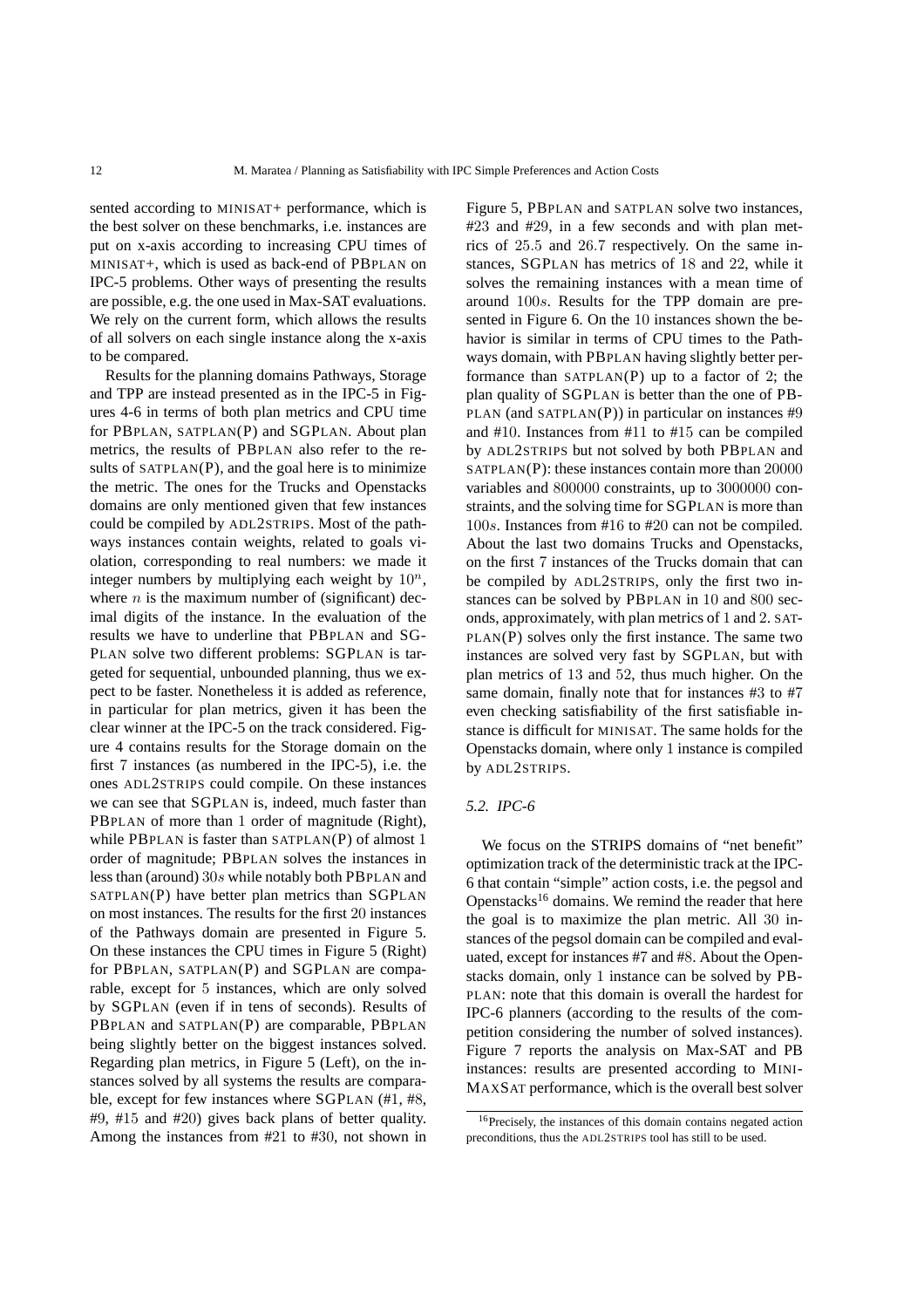

First SAT and last UNSAT formulas from IPC-6 benchmarks

Fig. 7. Results for Weighted Partial Max-SAT and PB solvers on IPC-6 instances.

on these benchmarks<sup>17</sup> slightly better than MINISAT+ and it is used as back-end of PBPLAN on IPC-6 problems.

Results for the planning domain pegsol are presented in Figure 8. Here the results of SATPLAN(P) are not added for sake of readability: all instances are solved very easily by SATPLAN(P) and with results similar to PBPLAN. It is easy to see that on this domain PBPLAN is much faster than GAMER, while GAMER returns plans of much better quality. GAMER runs out of memory on the last instances (from #27 to #30), solved instead quite easily by PBPLAN.

For the Openstacks domain only 6 instances are solved by GAMER and only 1 by PBPLAN and SAT-PLAN(P), with plan metrics of 16 and 9 respectively. GAMER is also much faster on this instance (around 5 and 60 seconds respectively).

## *5.3. Anytime results*

We then performed a further analysis with the focus on plan metrics. This is because the fixed makespan approach followed can significantly limit the quality of the plans returned by PBPLAN: considering an instance where there is a high gap between the plan quality of PBPLAN/SATPLAN(P) and GAMER, e.g. instance #24 of pegsol domain. This instance is solved at (optimal) makespan 3 with plan metric 44. Running the instance at makespan 4 leads to a plan metric of 105 thus much better than the previous and very close to the global optimal plan metric of GAMER.

<sup>&</sup>lt;sup>17</sup>These results are reached with the PB formulation. Note that for most of the "simple" instances in the figure INCWMAXSATZ is the fastest, except for the (only) two "hard" instances in which IN-CWMAXSATZ runs out of memory. On these two instances MIN-IMAXSAT is the best and further solves the other instances in less than 0.5s. For these reasons MINIMAXSAT has been employed in this analysis.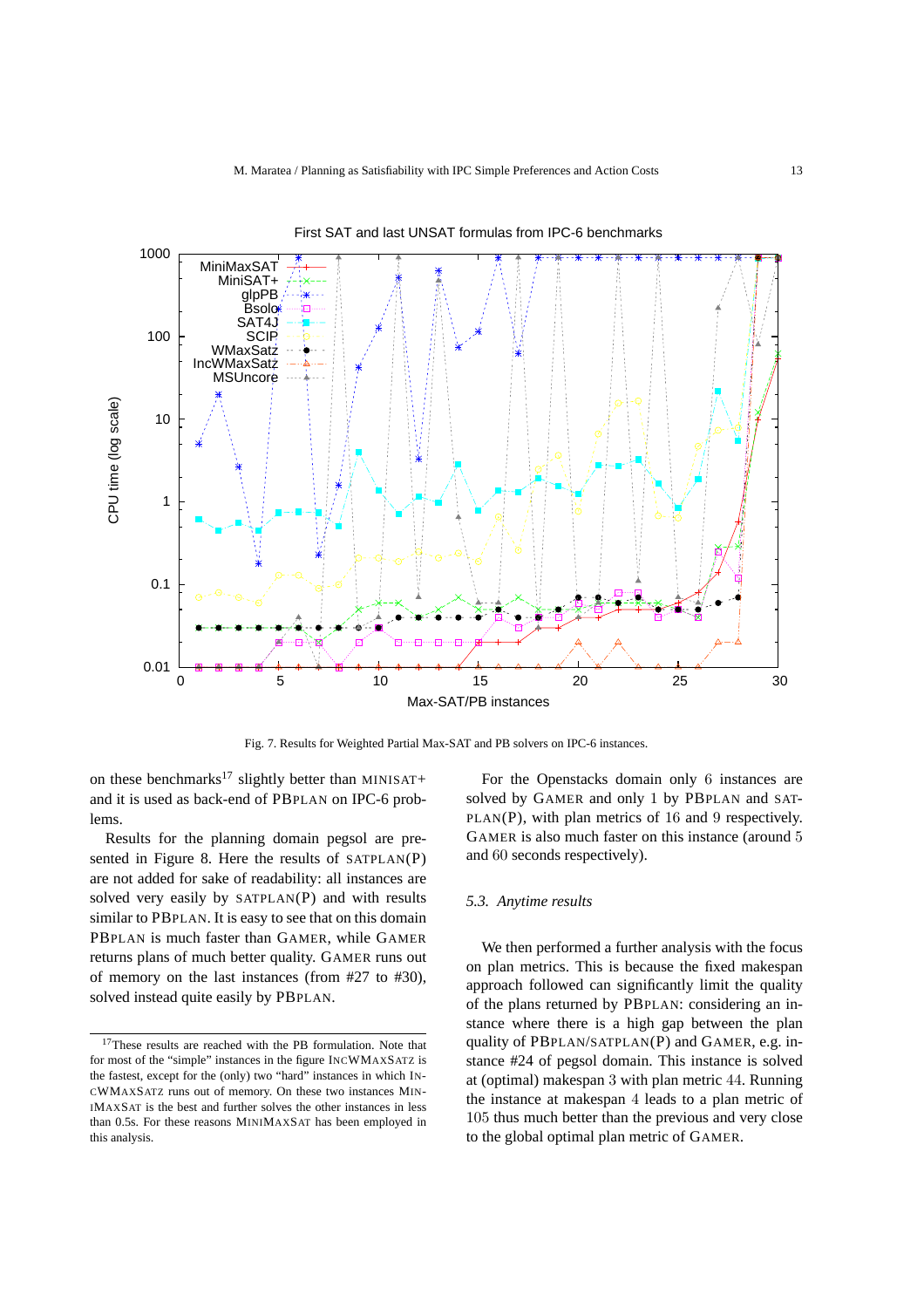

Fig. 8. Plan metrics (Left) and CPU time (Right) for PBPLAN, GAMER and SATPLAN(P) on pegsol instances.



Fig. 9. Plan metrics for PBPLAN, A-PBPLAN and SGPLAN on (Left) Storage and (Right) Pathways instances.



Fig. 10. Plan metrics for PBPLAN, A-PBPLAN and SGPLAN on (Left) TPP and (Right) pegsol instances.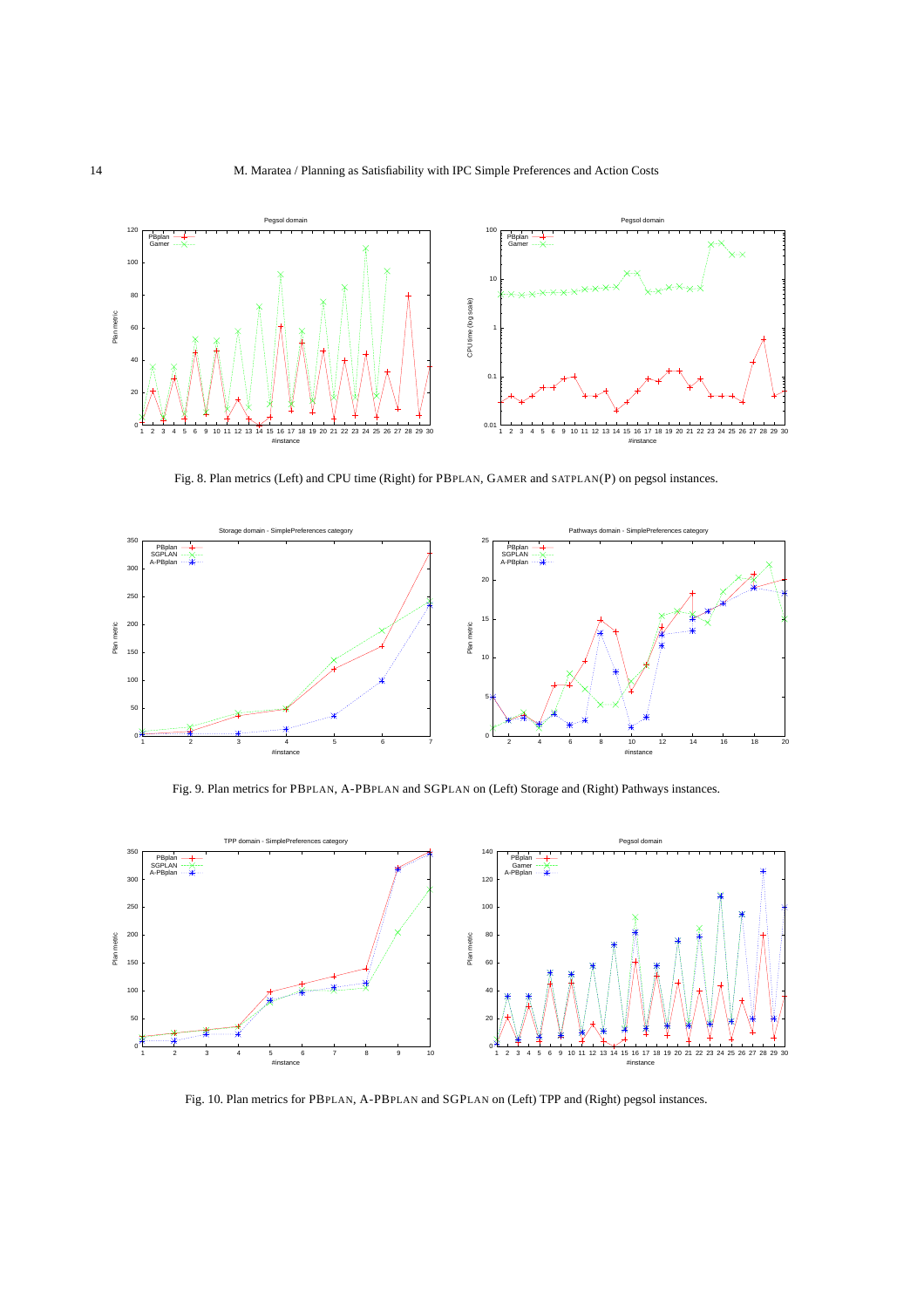Given this precise result, we decided to test in this direction all the planning problems analyzed: instead of stopping our procedure at the first makespan for which a plan exists, we continue to run PBPLAN for the full allowed CPU time and return the best solution found within the time limit. We call the resulting procedure A-PBPLAN.

The results are presented in Figures 9 and 10 that are organized as Fig. 4- 8 (Left). We can immediately see that the plan quality improves substantially on most of the instances: the plan metric returned by A-PBPLAN is now consistently better than SGPLAN in the Storage domain, in the first instance of the TPP domain, and on many instances of the Pathways, and the gap with SGPLAN is often diminished in the other instances. In particular the Pegsol instances were the more "problematic" on this side: now the plan metric returned by A-PBPLAN is almost always the same of GAMER (see Fig. 10 (Right)), being slightly worse on few instances. On the remaining domains, A-PBPLAN returns the same plan metric as of PBPLAN on the three instances solved by PBPLAN, given that no problems with higher makespan than the optimal are solved within the time limit.

# *5.4. Summary of the results.*

A first contribution of our analysis is a wide comparison of Max-SAT and PB solvers on benchmarks coming from compilation of IPC-5/IPC-6 benchmarks (with a fixed makespan). Later we analyze why particular solvers perform well on particular instances. About PBPLAN, there are some very positive results that have to be underlined, further considering that SGPLAN and GAMER are, often by far, the best planning systems in the categories of interest in this work. On the Storage and Pathways domains, the plan metrics returned by PBPLAN are comparable, and sometimes better than, the ones of SGPLAN. The same holds for the smallest instances of the Trucks domain. On the pegsol domain, PBPLAN is faster than GAMER, and can even solve some instances in the domain not solved by GAMER. This holds at the price of a lower plan quality, but we have seen that PBPLAN can get close to the results of GAMER by increasing the makespan. Finally, note that when PBPLAN does not solve an instance within the time limit, it is often the case that the instance is hard to solve even by SG-PLAN, or GAMER, and/or by SATPLAN (e.g., Trucks and IPC-5 Openstacks). As far as efficiency is concerned, we expect PBPLAN to become (much) faster thanks to the availability of new/improved solvers in the next Max-SAT/PB evaluations.

As far as Max-SAT and PB solvers performance is concerned, from Figures 3 and 7 we can note that generally MINISAT+ performs well. By analyzing the results, we noticed that the vast majority of the shown instances do not exceed 150K constraints, which is a reasonable size to be efficiently handled by MINISAT+. Thus this fact seems to be a major factor for its good results. About the two "exceptions", they refer to instances #36 and #37 of Figure 3 ( coming from the Storage and Openstacks domains respectively) where the dimensions of the formulas are about 500K and 300K constraints respectively. About instances from IPC-6 benchmarks in Figure 7, we have to remember that MINIMAXSAT is based on (a version of) MIN-ISAT+: on these instances its additional simplification techniques help to improve slightly the overall performance. Interestingly, the best solvers rely on a PB formulation: PB systems can solve problems with a more general representation of constraints, while the instances in our analysis involve clauses, thus in principle "best suited" for a Max-SAT formulation.

Finally, as far as anytime performance are concerned, we have seen that PBPLAN, when allotted all available time and not stopped at the optimal makespan, often improves significantly the quality of the returned plans.

# **6. Related work**

The literature about planning based on constraint satisfaction techniques is vast and subject to a number of research papers and a series of workshop (e.g. Workshop on Constraint Satisfaction Techniques for Planning and Scheduling Problems). In this section we refer just to the papers related to our approach more closely and with other approaches implemented in planners having distinguished performance in the "SimplePreferences" track of the IPC-5 and on the optimization tracks of the IPC-6.

Two of the most related approaches in planning based on constraint satisfaction techniques are the ones in [BC05,BR05]. In [BC05] the authors show how to extend GP-CSP [DK01] in order to plan with preferences expressed as a TCP-net  $[BBD^+04]$ . In the Boolean case, TCP-net can be expressed as Boolean formulas. Though this work is not based on satisfiability, the problem they consider is the same as that we deal with but with qualitative preferences: find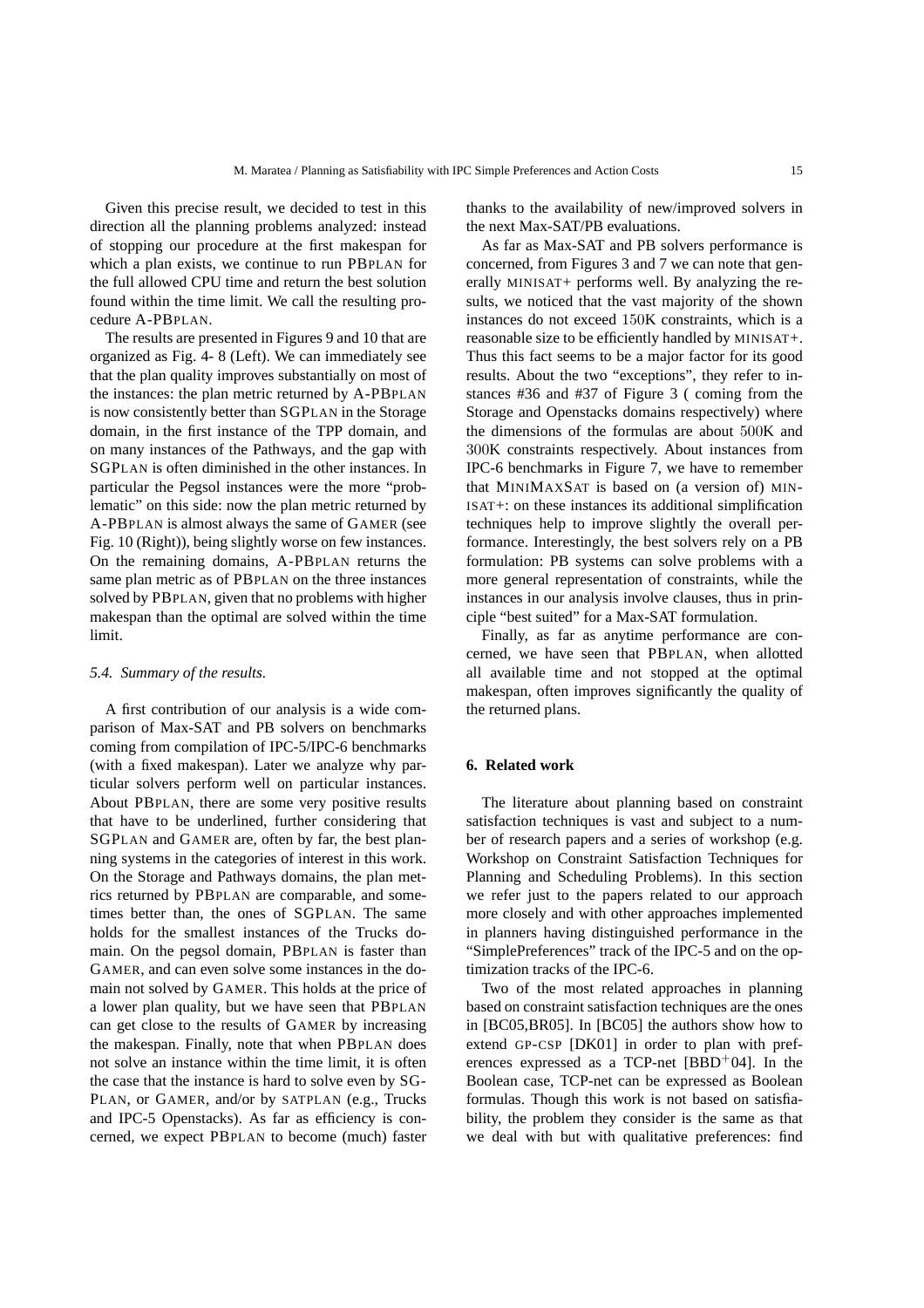an optimal plan wrt the given preferences among the plans with makespan  $n$ . An iterative deepening approach, similar to what we did in Subsection 5.3, is the approach followed in [BR05], where the considered problem is to extend the planning as satisfiability approach in order to find plans with optimal sequential length. Even if they solve a different problem to us, the overall goal is the same as in our paper, i.e. to allow the planning as satisfiability approach to take into account plan quality issues other than the makespan. It is interesting to note that the authors use a Boolean formula to encode the function representing the sequential length of the plan. In their approach, for a given  $n$ , the search for an optimal solution is done by iteratively calling the SAT solver, each time adding a constraint imposing a smaller value for the objective function (using [BB03]): when the SAT formula becomes unsatisfiable, *n* is set to  $n+1$  and the process is iterated looking for a better plan than the one so far discovered. For a fixed  $n$  the problem considered in [BR05] is related to finding a plan with the minimum number of actions for a planning problem Π with makespan n. Our approach can also deal with "soft" goals and non-uniform weights. Non-uniform weights associated with the action's executions are taken into account in PLAN-A [CLH08], which relies on ideas and results obtained by the author of this paper in [GM06,GM07].

IPPLAN participated in the deterministic part of the IPC-5 on classical domains. It reduces STRIPS benchmarks to 0-1 IP problems and then calls CPLEX [ILO02]. In [vdBKV06a] the same authors of IPPLAN presented a compilation of PDDL3 benchmarks into 0-1 IP, on a wider set of domains and features wrt the ones we have dealt with in this paper. On the other hand no implementation and experimental analysis are provided, as well as any formal result. Moreover, even if it should be easy, in [vdBKV06a] there is no indication on how weights are treated and we are not aware of compilations of IPC-6 benchmarks in their framework.

SGPLAN ver. 5 [HWHC06,HWHC07] extends ver. 4 for PDDL2.2 [HE05] in order to deal with the new constructs of PDDL3. Its basic idea is to partition a problem into sub-problems, one for each (soft) goal (considered as hard), to solve the sub-problems individually by a modified version of an existing planner i.e. METRIC-FF [Hof03] and then to resolve inconsistencies across sub-problems. GAMER has been the winner of the optimization tracks of the IPC-6; it uses BDDs and relies on "multi-actions" for tackle conditional effects and soft goals. The advantages of BDDs wrt to SAT formulas is that their sizes do not increase with plan horizon, but the representation through BDDs "easily" runs out of memory.

In [KG09] it is shown and formally proved that adding soft goals with linear impact on plan metrics does not increase the expressive power of STRIPS planning problems with action costs and the same problems can be (equivalently) tackled considering only action costs. We follow a similar approach also in the treatments of action preconditions and costs, which extends and adapts the approaches in [GK97, BKD06]. [KG09] also shows that "classical" planners with action costs can perform better than IPC-6 planners on IPC-6 benchmarks with action costs and soft goals, when run on compiled (similarly as presented in the paper) IPC-6 benchmarks,

# **7. Conclusions and future works**

In this paper we presented a new approach for finding plans with "optimal" metrics in satisfiability-based planning, at a fixed makespan, based on compilation into Max-SAT and PB problems. We also proved that our approaches return an "optimal" plan, at a fixed makespan. We have shown, on planning problems of the IPC-5 and IPC-6, that the approach is viable and indeed can help to widen the set of benchmarks that can be effectively solved with a SAT-based approach, often computing good quality plans. Moreover, our analysis  $(i)$  reveals what are the Max-SAT/PB solvers performing best on these planning domains, giving hints on why this is the case, and  $(ii)$  individuates some weakness of the approach, in particular where the difference in plan metric wrt SGPLAN/GAMER is high due to the fixed makespan. In this respect we have conducted a further analysis in which our planner is not stopped at the fixed makespan, but all the allotted time is used for searching for high quality plans: results show that plan quality increased significantly. Moreover, differently from the other planners, our approach can easily rely on future improvements of Max-SAT/PB solvers in order to reduce the overall CPU times.

In the near future we plan to evaluate whether our approach can also effectively deal with other IPC-6 benchmarks having more "complex" action costs and to consider methods to trade-off among plan quality measures such as makespan and plan metric.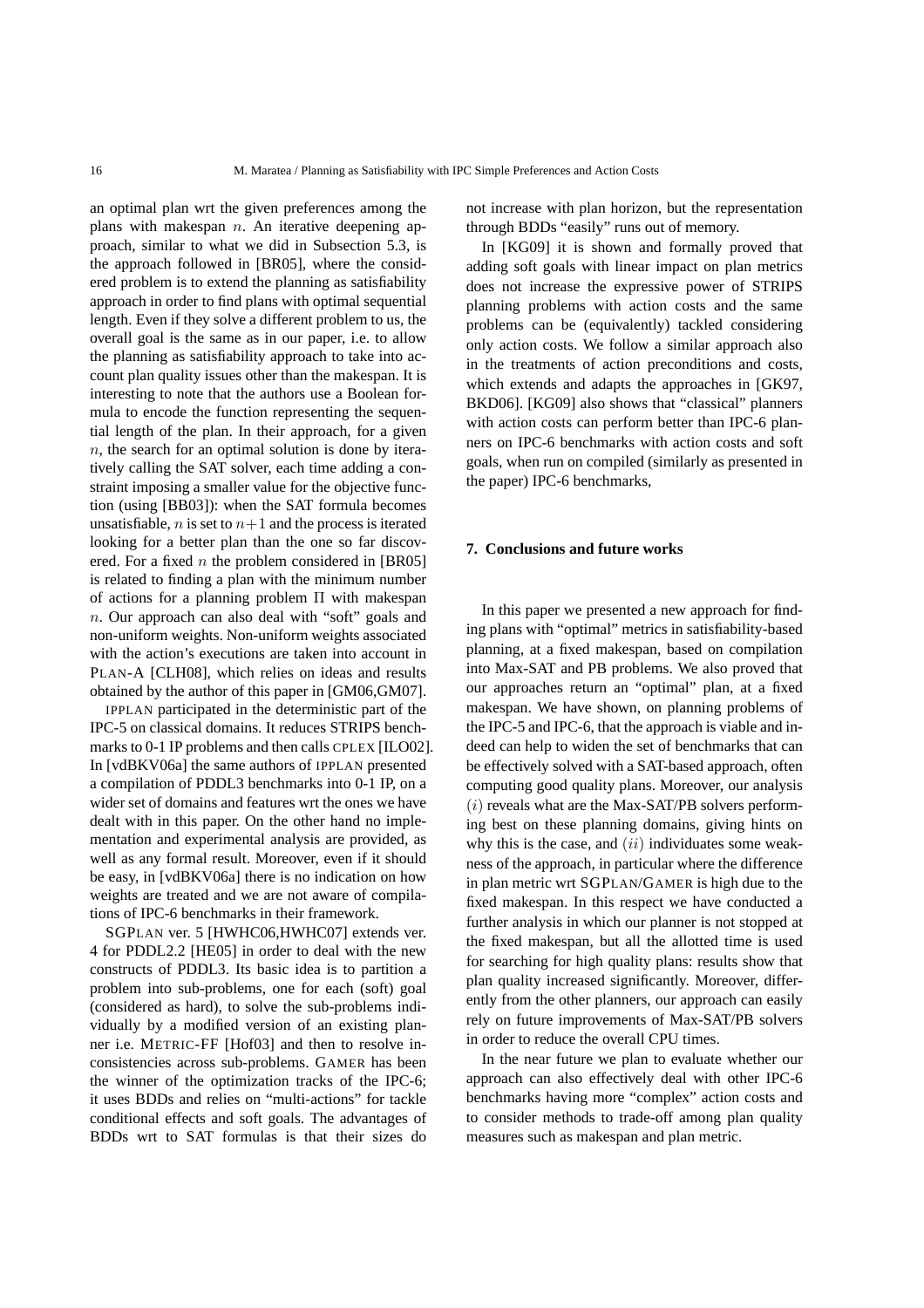#### **References**

- [ABKW08] Tobias Achterberg, Timo Berthold, Thorsten Koch, and Kati Wolter. Constraint integer programming: A new approach to integrate CP and MIP. In Laurent Perron and Michael A. Trick, editors, *Proc. of the 5th International Conference Integration of AI and OR Techniques in Constraint Programming for Combinatorial Optimization Problems (CPAIOR 2008)*, volume 5015 of *Lecture Notes in Computer Science*, pages 6–20. Springer, 2008.
- [ALM07] Joseph Argelich, Chu M. Li, and Felip Manyà. An improved exact solver for partial Max-SAT. In *Proc. of the International Conference on Nonconvex Programming: Local and Global Approaches (NCP-2007)*, pages 230–231, 2007.
- [BB03] Olivier Bailleux and Yacine Boufkhad. Efficient CNF encoding of boolean cardinality constraints. In Francesca Rossi, editor, *Proc. of the 9th International Conference on Principles and Practice of Constraint Programming (CP 2003)*, volume 2833 of *Lecture Notes in Computer Science*, pages 108–122. Springer, 2003.
- [BBD+04] Craig Boutilier, Ronen I. Brafman, Carmel Domshlak, Holger H. Hoos, and David Poole. CP-nets: A tool for representing and reasoning with conditional ceteris paribus preference statements. *Journal of Artificial Intelligence Research*, 21:135–191, 2004.
- [BC05] Ronen I. Brafman and Yuri Chernyavsky. Planning with goal preferences and constraints. In Susanne Biundo, Karen L. Myers, and Kanna Rajan, editors, *Proc. of the 15th International Conference on Automated Planning and Scheduling (ICAPS 2005)*, pages 182–191. AAAI Press, 2005.
- [BKD06] Josh Benton, Subbarao Kambhampati, and Minh B. Do. YochanPS: PDDL3 simple preferences and partial satisfaction planning. 5th International Planning Competition Booklet, pages 23-25. Available at [IPC06], 2006.
- [BR05] Markus Büttner and Jussi Rintanen. Satisfiability planning with constraints on the number of actions. In Susanne Biundo, Karen L. Myers, and Kanna Rajan, editors, *Proc. of the 15th International Conference on Automated Planning and Scheduling (ICAPS 2005)*, pages 292–299. AAAI Press, 2005.
- [CHXZ09] Yixin Chen, Ruoyun Huang, Zhao Xing, and Weixiong Zhang. Long-distance mutual exclusion for planning. *Artificial Intelligence*, 173(2):365–391, 2009.
- [CLH08] Yixin Chen, Qiang Ly, and Ruoyun Huang. Plan-A: A cost-optimal planner based on SATconstrained optimization. In *IPC-6. Available at* http://ipc.informatik.uni-freiburg. de/Planners?action=AttachFile&do= view&target=Plan-A.pdf, 2008.
- [CXZ07] Yixin Chen, Zhao Xing, and Weixiong Zhang. Longdistance mutual exclusion for propositional planning. In Manuela M. Veloso, editor, *Proc. of the 20th International Joint Conference on Artificial Intelligence (IJCAI 2007)*, pages 1840–1845, 2007.
- [DK01] Minh B. Do and Subbarao Kambhampati. Planning as constraint satisfaction: Solving the planning graph by compiling it into CSP. *Artificial Intelligence*, 132(2):151–182, 2001.
- [EK09] Stefan Edelkamp and Peter Kissmann. Optimal symbolic planning with action costs and preferences. In Craig Boutilier, editor, *Proc. of the 21st International Joint Conference on Artificial Intelligence (IJ-CAI 2009)*, pages 1690–1695, 2009.
- [ES06] Niklas Eén and Niklas Sörensson. Translating pseudo-Boolean constraints into SAT. *Journal on Satisfiability, Boolean Modeling and Computation*, 2:1– 26, 2006.
- [FN71] Richard Fikes and Nils J. Nilsson. STRIPS: A new approach to the application of theorem proving to problem solving. *Artificial Intelligence*, 2(3-4):189–208, 1971.
- [GHL+09] Alfonso Gerevini, Patrick Haslum, Derek Long, Alessandro Saetti, and Yannis Dimopoulos. Deterministic planning in the 5th IPC: PDDL3 and experimental evaluation of the planners. *Artificial Intelligence*, 173(5-6):619–668, 2009.
- [GK97] B. Cenk Gazen and Craig A. Knoblock. Combining the expressivity of UCPOP with the efficiency of Graphplan. In Sam Steel and Rachid Alami, editors, *Proc. of the 4th European Conference on Planning (ECP 1997): Recent Advances in AI Planning*, volume 1348 of *Lecture Notes in Computer Science*, pages 221–233. Springer, 1997.
- [GM06] Enrico Giunchiglia and Marco Maratea. Solving optimization problems with DLL. In Gerhard Brewka, Silvia Coradeschi, Anna Perini, and Paolo Traverso, editors, *Proc. of the 17th European Conference on Artificial Intelligence (ECAI 2006)*, volume 141 of *Frontiers in Artificial Intelligence and Applications*, pages 377–381. IOS Press, 2006.
- [GM07] Enrico Giunchiglia and Marco Maratea. Planning as satisfiability with preferences. In *Proc. of the 22nd AAAI Conference on Artificial Intelligence*, pages 987–992. AAAI Press, 2007.
- [GM10] Enrico Giunchiglia and Marco Maratea. A pseudoboolean approach for solving planning problems with ipc simple preferences. In *Proc. of COPLAS'2010: ICAPS 2010 Workshop on Constraint Satisfaction Techniques for Planning and Scheduling Problems*, pages 23–32, 2010.
- [GM11] Enrico Giunchiglia and Marco Maratea. Introducing prefenreces in planning and satisfiability. *Journal of Logic and Computation*, 21(2):205–229, 2011.
- [GS02] Alfonso Gerevini and Ivan Serina. LPG: A planner based on local search for planning graphs with action costs. In Malik Ghallab, Joachim Hertzberg, and Paolo Traverso, editors, *Proc. of the the 16th International Conference on Artificial Intelligence Planning Systems (AIPS 2002)*, pages 13–22. AAAI, 2002.
- [GSS03] Alfonso Gerevini, Alessandro Saetti, and Ivan Serina. Planning through stochastic local search and temporal action graphs in LPG. *Journal of Artificial Intelligence Research*, 20:239–290, 2003.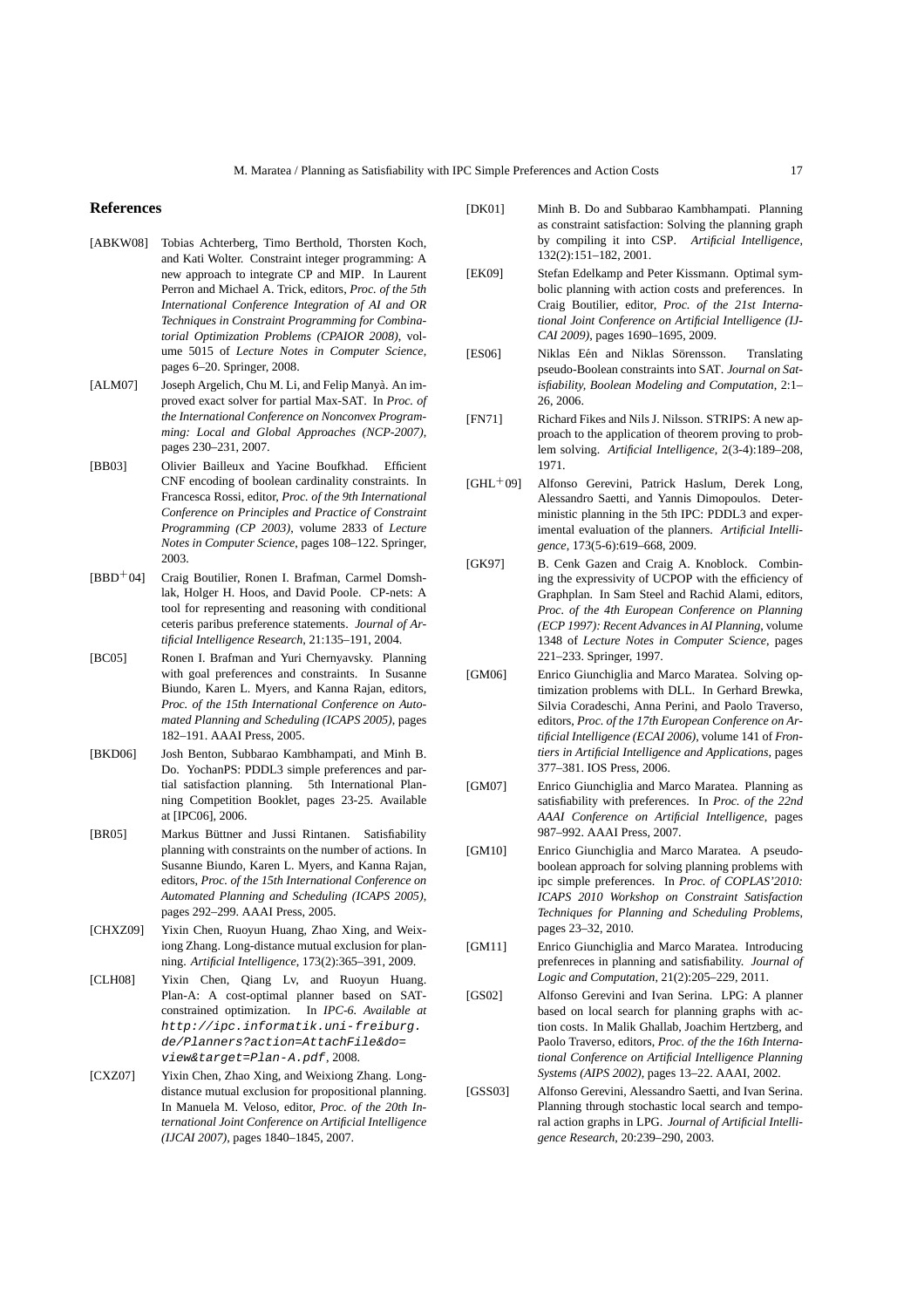- [GSS08] Alfonso Gerevini, Alessandro Saetti, and Ivan Serina. An approach to efficient planning with numerical fluents and multi-criteria plan quality. *Artificial Intelligence*, 172(8-9):899–944, 2008.
- [HCZ10] Ruoyun Huang, Yixin Chen, and Weixiong Zhang. A novel transition based encoding scheme for planning as satisfiability. In *Proc. of the 24th AAAI Conference on Artificial Intelligence (AAAI 2010)*. AAAI Press, 2010.
- [HE05] Jörg Hoffmann and Stefan Edelkamp. The deterministic part of IPC-4: An overview. *Journal of Artificial Intelligence Research*, 24:519–579, 2005.
- [HLO08] Federico Heras, Javier Larrosa, and Albert Oliveras. MiniMaxSAT: A new weighted Max-SAT solver. *Journal of Artificial Intelligence Research*, 31:1–32, 2008.
- [HN01] Jörg Hoffmann and Bernhard Nebel. The FF planning system: Fast plan generation through heuristic search. *Journal of Artificial Intelligence Research*, 14:253– 302, 2001.
- [Hof03] Jörg Hoffmann. The Metric-FF planning system: Translating "ignoring delete lists" to numeric state variables. *Journal of Artificial Intelligence Research*, 20:291–341, 2003.
- [HWHC06] Chih-Wei Hsu, Benjamin W. Wah, Rouyun Huang, and Yixin Chen. New features in SGPlan for handling preferences and constraints in PDDL3.0. 5th International Planning Competition Booklet, pages 39-41. Available at [IPC06], 2006.
- [HWHC07] Chih-Wei Hsu, Benjamin W. Wah, Rouyun Huang, and Yixin Chen. Constraint partitioning for solving planning problems with trajectory constraints and goal preferences. In Manuela M. Veloso, editor, *Proc. of the 20th International Joint Conference on Artificial Intelligence (IJCAI 2007)*, pages 1924–1929, 2007.
- [ILO02] ILOG Inc. *Mountain Wiew, CA. ILOG CPLEX 8.0 users' manual*, 2002.
- [IPC06] IPC-5. http://zeus.ing.unibs.it/ ipc-5/booklet/i06-ipc-allpapers. pdf, 2006.
- [JJN05] Matti Järvisalo, Tommi A. Junttila, and Ilkka Niemelä. Unrestricted vs restricted cut in a tableau method for boolean circuits. *Annals of Mathematics and Artificial Intelligence*, 44(4):373–399, 2005.
- [JS05] Paul Jackson and Daniel Sheridan. Clause form conversions for boolean circuits. In Holger H. Hoos and David G. Mitchell, editors, *Proc. of the 7th International Conference on Theory and Applications of Satisfiability Testing (SAT 2004)*, volume 3542 of *Lecture Notes in Computer Science*, pages 183–198. Springer, 2005.
- [KG09] Emil Keyder and Hector Geffner. Soft goals can be compiled away. *Journal of Artificial Intelligence Research*, 36:547–556, 2009.
- [KS92] Henry Kautz and Bart Selman. Planning as satisfiability. In Bernd Neumann, editor, *Proc. of the 10th European Conference on Artificial Intelligence (ECAI 1992)*, pages 359–363. IOS Press, 1992.
- [KS99] Henry Kautz and Bart Selman. Unifying SAT-based and graph-based planning. In Thomas Dean, editor, *Proc. of the 16th International Joint Conference on Artificial Intelligence (IJCAI 1999)*, pages 318–325. Morgan-Kaufmann, 1999.
- [KS06] Henry Kautz and Bart Selman. SATPLAN04: Planning as satisfiability. 5th International Planning Competition Booklet, pages 45-47. Available at [IPC06], 2006.
- [LMMP09] Chu Min Li, Felip Manyà, Nouredine Ould Mohamedou, and Jordi Planes. Exploiting cycle structures in Max-SAT. In Oliver Kullmann, editor, *Proc. of the 12th International Conference on Theory and Applications of Satisfiability Testing (SAT 2009)*, volume 5584 of *Lecture Notes in Computer Science*, pages 467–480. Springer, 2009.
- [LS07] Han Lin and Kaile Su. Exploiting inference rules to compute lower bounds for Max-SAT solving. In Manuela M. Veloso, editor, *Proc. of the 20th International Joint Conference on Artificial Intelligence (IJ-CAI 2007)*, pages 2334–2339, 2007.
- [LSL08] Han Lin, Kaile Su, and Chu Min Li. Within-problem learning for efficient lower bound computation in Max-SAT solving. In Dieter Fox and Carla P. Gomes, editors, *Proc. of the 23rd AAAI Conference on Artificial Intelligence (AAAI 2008)*, pages 351–356. AAAI Press, 2008.
- [McD00] Drew V. McDermott. The 1998 AI planning systems competition. *AI Magazine*, 21(2):35–55, 2000.
- [Mit05] David G. Mitchell. A SAT solver primer. *Bulletin of the European Association for Theoretical Computer Science*, 85:112–132, 2005.
- [MMS06] Vasco M. Manquinho and Joao Marques-Silva. On using cutting planes in pseudo-Boolean optimization. *Journal on Satisfiability, Boolean Modeling and Computation*, 2:209–219, 2006.
- [MR06] Vasco M. Manquinho and Olivier Roussel. The first evaluation of pseudo-Boolean solvers (PB'05). *Journal on Satisfiability, Boolean Modeling and Computation*, 2:103–143, 2006.
- [MSM08] João Marques-Silva and Vasco M. Manquinho. Towards more effective unsatisfiability-based maximum satisfiability algorithms. In Hans Kleine Büning and Xishun Zhao, editors, *Proc. of 11th International Conference on Theory and Applications of Satisfiability Testing (SAT 2008)*, volume 4996 of *Lecture Notes in Computer Science*, pages 225–230. Springer, 2008.
- [MSP08] João Marques-Silva and Jordi Planes. Algorithms for maximum satisfiability using unsatisfiable cores. In *Proc. of Design, Automation and Test in Europe (DATE 2008)*, pages 408–413. IEEE, 2008.
- [MSP09] Vasco M. Manquinho, João Marques Silva, and Jordi Planes. Algorithms for weighted boolean optimization. In Oliver Kullmann, editor, *Proc. of the 12th International Conference on Theory and Applications of Satisfiability Testing (SAT 2009)*, volume 5584 of *Lecture Notes in Computer Science*, pages 495–508. Springer, 2009.